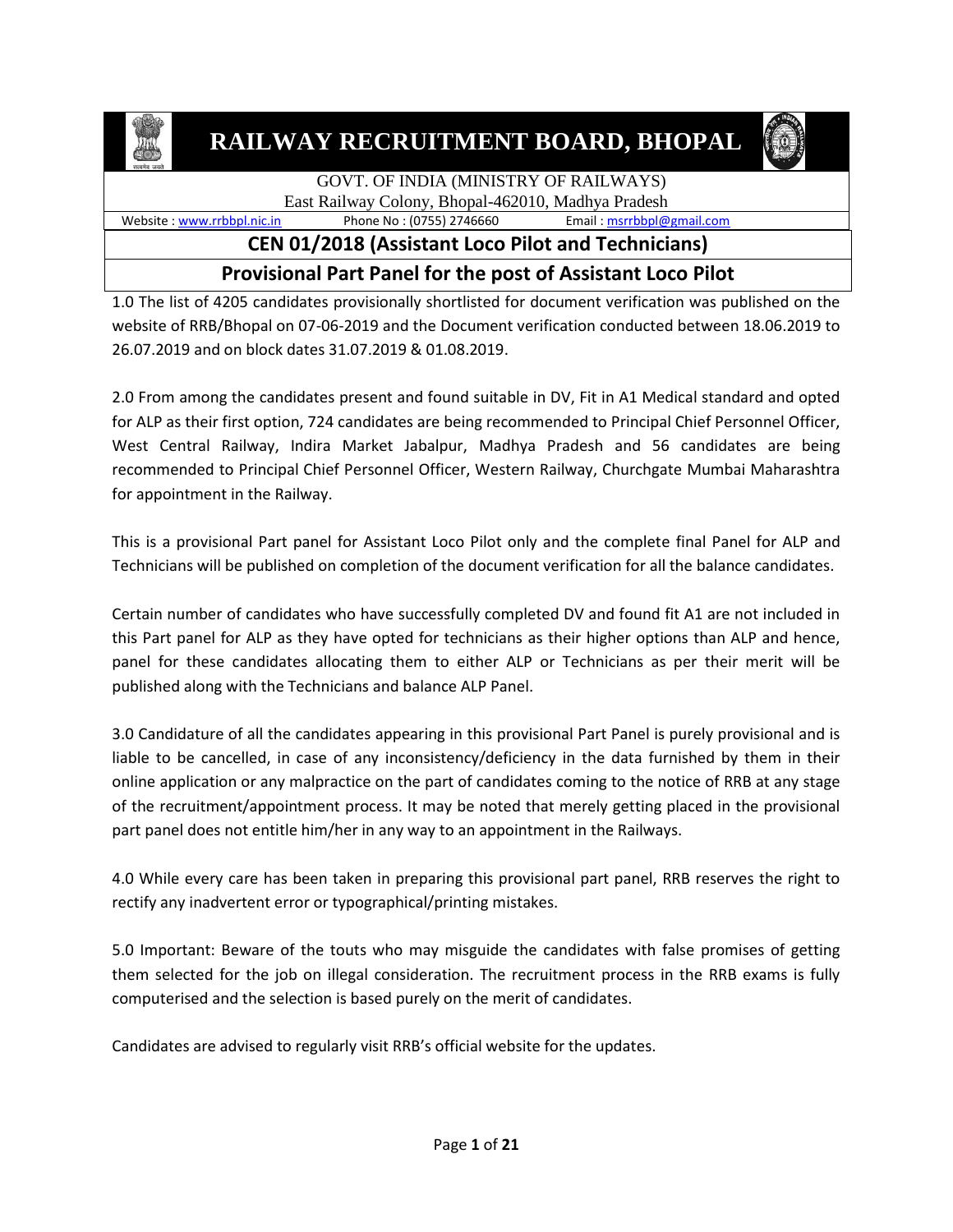6.0 The list of 780 candidates of this provisional part panel is as under.

## (1) West Central Railway:-

| SR <sub>NO.</sub> | <b>Roll Number</b> | <b>Candidate Name</b>        |
|-------------------|--------------------|------------------------------|
| 1                 | 301024001180113    | <b>VISHAL YADAV</b>          |
| $\overline{2}$    | 301011094620015    | RAJEEV KUMAR TRIPATHI        |
| 3                 | 391012086100236    | PREM PRAKASH SHARMA          |
| 4                 | 441013092550040    | PRATEEK SHARMA               |
| 5                 | 301019005090030    | Shubham Jayendra Patel       |
| 6                 | 301004007250091    | <b>ASHUTOSH PANDEY</b>       |
| $\overline{7}$    | 301017001180346    | AYUSH SHRIVASTAVA            |
| 8                 | 441013089920212    | PRAVEEN KUMAR SHARMA         |
| 9                 | 301024078660161    | SHUBHAM MISHRA               |
| 10                | 391005086100420    | DAYARAM SAINI                |
| 11                | 301017000880013    | Mohit Kumar                  |
| 12                | 301029005090030    | <b>INDRESH KUMAR SARATHE</b> |
| 13                | 301001007400366    | <b>KARISHMA SANGHVI</b>      |
| 14                | 301022094620011    | <b>SHUBHAM PATHAK</b>        |
| 15                | 301017000880022    | ANIMESH KUMAR PAL            |
| 16                | 301009001180089    | AMIT KUMAR VERMA             |
| 17                | 221025080380206    | <b>ANKIT DADHEECH</b>        |
| 18                | 301009084811021    | vinay kumar patel            |
| 19                | 391022086590326    | Bharat kashyap               |
| 20                | 301004088610041    | AKSHAY KUMAR JAIN            |
| 21                | 231017091160061    | <b>RAMESH</b>                |
| 22                | 301014001180264    | SHUBHAM SHILPKAR             |
| 23                | 301010088610202    | <b>ATUL GUPTA</b>            |
| 24                | 391014012750062    | SANJIV KUMAR                 |
| 25                | 391012086590322    | JEETENDRA KUMAR JANGID       |
| 26                | 391029078500314    | <b>SOHAN LAL</b>             |
| 27                | 301028001580059    | Mahendra Raghuwanshi         |
| 28                | 381030087990031    | RAJENDER PARSAD              |
| 29                | 221029083340046    | <b>UZAIR KHAN</b>            |
| 30                | 301006088610082    | shubham                      |
| 31                | 391004086101053    | DEEPAK SINGH RAJPUT          |
| 32                | 301018001180155    | Abhishek Singh               |
| 33                | 301018001180464    | <b>ASHUTOSH AWASTHI</b>      |
| 34                | 301008041800190    | <b>VIVEK SONI</b>            |
| 35                | 301010001580007    | <b>GAURAV PAWAR</b>          |
| 36                | 301008005090013    | <b>ABHISHEK JAIN</b>         |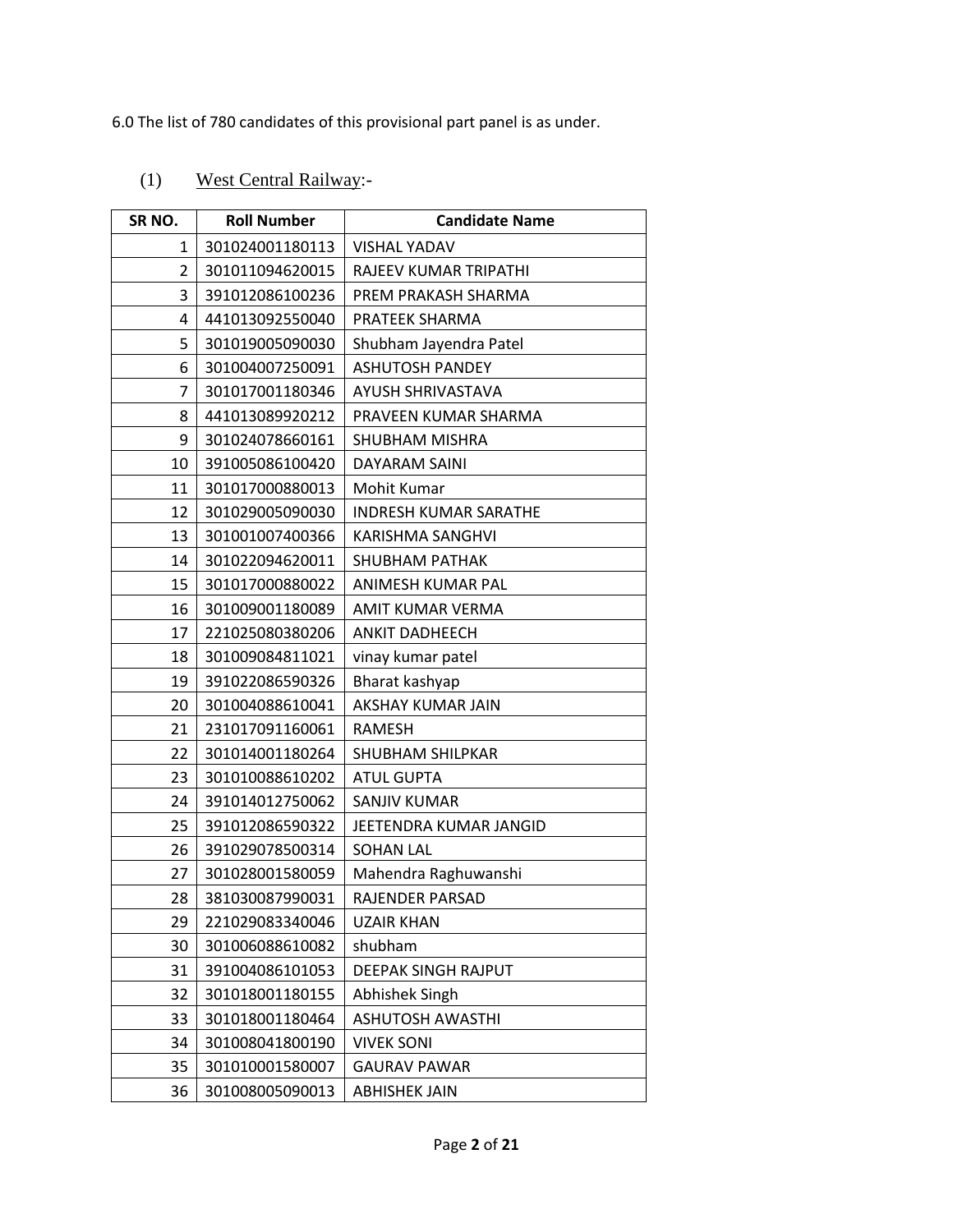| 37 | 301011041800152 | vivek kumar keshwani      |
|----|-----------------|---------------------------|
| 38 | 301019078660627 | ARUN KUSHWAHA             |
| 39 | 301026007400232 | Mayur laad                |
| 40 | 301016005090050 | AJIT KUMAR TIWARI         |
| 41 | 301018078660021 | SHELESH KUMAR JAIN        |
| 42 | 441018093980075 | <b>BINU GUPTA</b>         |
| 43 | 301013005090179 | Junaid Ahmed Khan         |
| 44 | 301004013860402 | <b>KUNDAN PATIDAR</b>     |
| 45 | 301012086060022 | ARCHISMAN KUMAR           |
| 46 | 301029088610193 | RAJDEEP MISHRA            |
| 47 | 311007080030098 | <b>VIVEK KUMAR SONI</b>   |
| 48 | 301018000880008 | PRABHAT KUMAR PIYUSH      |
| 49 | 301003094620084 | <b>GOUTAM PATEL</b>       |
| 50 | 301023083660004 | DIVESH KUMAR GUPTA        |
| 51 | 201017080410532 | <b>RUPESH JANGIR</b>      |
| 52 | 301009007240023 | <b>DUSHYANT TOMAR</b>     |
| 53 | 301008005090036 | Kushagra Shukla           |
| 54 | 301004005090089 | SATYAM SINGH DANGI        |
| 55 | 311011080030026 | RAJENDRA PATHE            |
| 56 | 391014086100608 | <b>VIKASH SHARMA</b>      |
| 57 | 301024086050158 | shashank saurav           |
| 58 | 201012080400124 | DEVENDRA KUMAR BHATIWAL   |
| 59 | 301008001530113 | <b>SWADEEP CHOUREY</b>    |
| 60 | 301023078660841 | Palash Rajput             |
| 61 | 231015092450452 | LOKESH KUMAR MEENA        |
| 62 | 301020078660608 | <b>AJAY RAJPOOT</b>       |
| 63 | 301004001530412 | Nitin Raghuwanshi         |
| 64 | 391030078500150 | <b>MUKESH KUMAR</b>       |
| 65 | 301019007240052 | RAKESH KUMAR SINGH        |
| 66 | 301001078120201 | <b>BHANU PRATAP SINGH</b> |
| 67 | 221025080380036 | JITENDRA SHARMA           |
| 68 | 301005088610151 | <b>NAMAN TIWARI</b>       |
| 69 | 301018013860373 | <b>AKHILESH PATEL</b>     |
| 70 | 301028007240100 | <b>ANKIT DUBEY</b>        |
| 71 | 301024011110023 | NIDHESH SINGH TOMAR       |
| 72 | 221025080380086 | YOGENDRA MALAV            |
| 73 | 301005026750096 | <b>HEMRAJ MEWADA</b>      |
| 74 | 311030080030031 | SAHIL SADAPHAL            |
| 75 | 311022094510041 | PRADHAN ASHISH PRAKASH    |
| 76 | 221010083340030 | SHUBHENDU YADAV           |
| 77 | 381024088600110 | AJAY KUMAR                |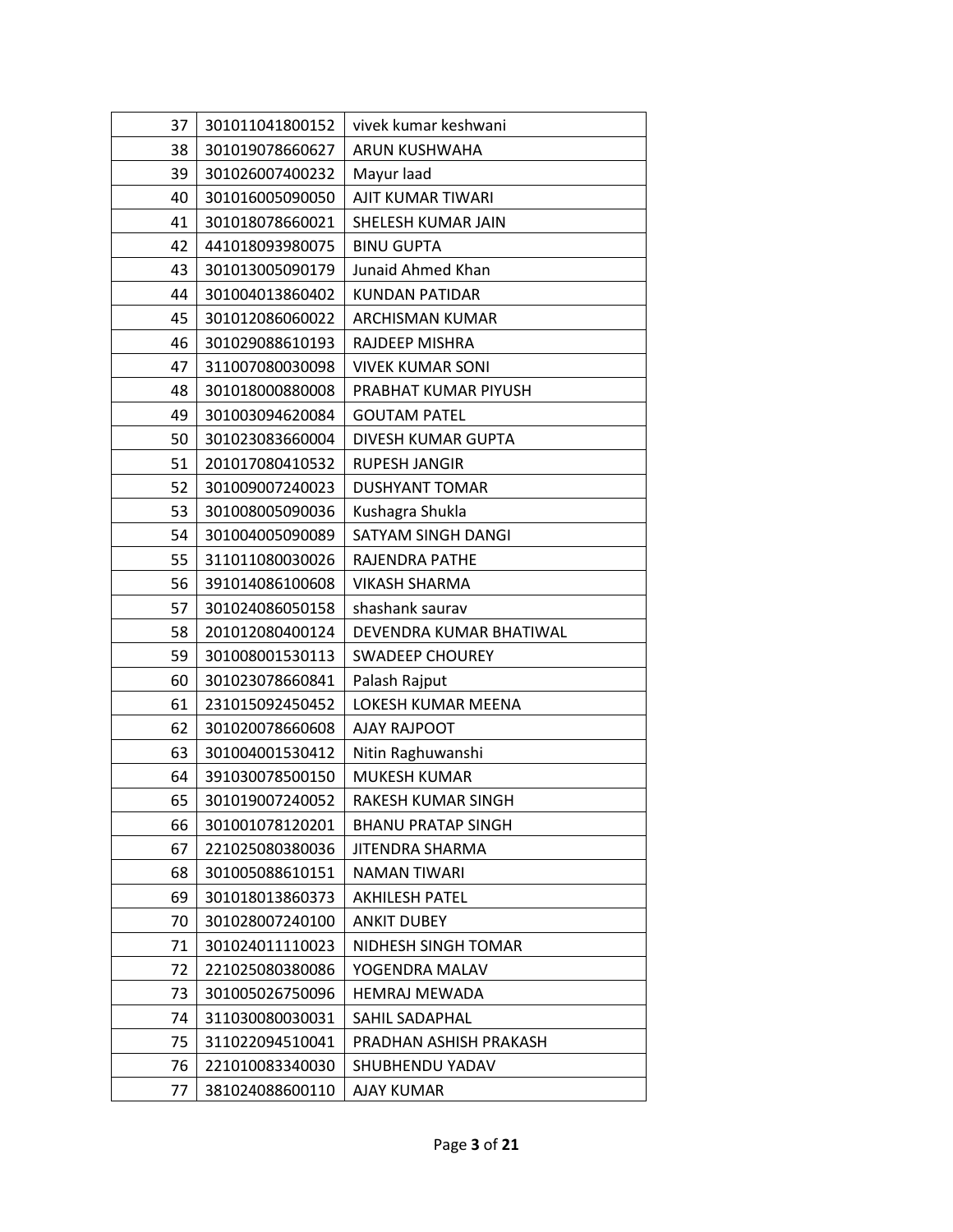| 78  | 441019086940251 | DEEPAK KUMAR                |
|-----|-----------------|-----------------------------|
| 79  | 311020085540031 | SHARAD VERMA                |
| 80  | 391017084490009 | Ram prasad jat              |
| 81  | 301008090950078 | <b>ASHISH RAI</b>           |
| 82  | 301027001180026 | NIRMAL KUMAR YADAV          |
| 83  | 301010026750019 | <b>NITIN RATHOR</b>         |
| 84  | 301023011110053 | PRASHANT SINGH CHAUHAN      |
| 85  | 441010079480167 | Abhinav Singh Solankey      |
| 86  | 301008005090165 | SIDDHARTH JAIN              |
| 87  | 301006007180013 | <b>AASHU SONI</b>           |
| 88  | 391003001410135 | ayushi yaduvanshi           |
| 89  | 301010001180037 | Manali Rajput               |
| 90  | 301001001180412 | <b>GHANSHYAM VERMA</b>      |
| 91  | 301002084811109 | shankar sharan vajpayee     |
| 92  | 461005081162420 | <b>AVISHEK KUMAR PATHAK</b> |
| 93  | 221008080380297 | MAHENDRA KUMAR NAGER        |
| 94  | 301023001530024 | SANKET SANTOSH PAWAR        |
| 95  | 461016088000028 | SHRAVAN KUMAR SINGH         |
| 96  | 301001001180353 | PRASUN PARASHAR             |
| 97  | 301010078660357 | MANJEET SINGH SIKARWAR      |
| 98  | 301023007250012 | SHIVA kumar chaurasiya      |
| 99  | 301018078660034 | RAHUL SHARMA                |
| 100 | 221024080380051 | ajay kumar                  |
| 101 | 301018094620139 | PRABHAT KUMAR MISHRA        |
| 102 | 301007034690255 | <b>ASHUTOSH KUMAR</b>       |
| 103 | 441023080430210 | <b>ROSHAN PANDEY</b>        |
| 104 | 301020007250248 | NIVENDRA SINGH              |
| 105 | 441025079430033 | NETRAPAL SINGH PARMAR       |
| 106 | 301003079660044 | <b>VIPUL RATHOR</b>         |
| 107 | 391015012750006 | <b>AJAY SHARMA</b>          |
| 108 | 301028006610007 | <b>MANDEEP SAHU</b>         |
| 109 | 301012007180047 | <b>DEEPAK YADAV</b>         |
| 110 | 301001007400045 | manaswee shukla             |
| 111 | 301008001580274 | <b>MAYUR PAWAR</b>          |
| 112 | 221027081580089 | DINESH KUMAR SHARMA         |
| 113 | 301017005090017 | <b>BRAJENDRA SINGH</b>      |
| 114 | 301004001580369 | AKHILESH                    |
| 115 | 451015087010038 | <b>ROHIT KUMAR</b>          |
| 116 | 361023079071799 | <b>MANISH KUMAR</b>         |
| 117 | 301029090970180 | DHARMENDRA LODHI            |
| 118 | 391009086590053 | VIRENDRA KUMAR YOGI         |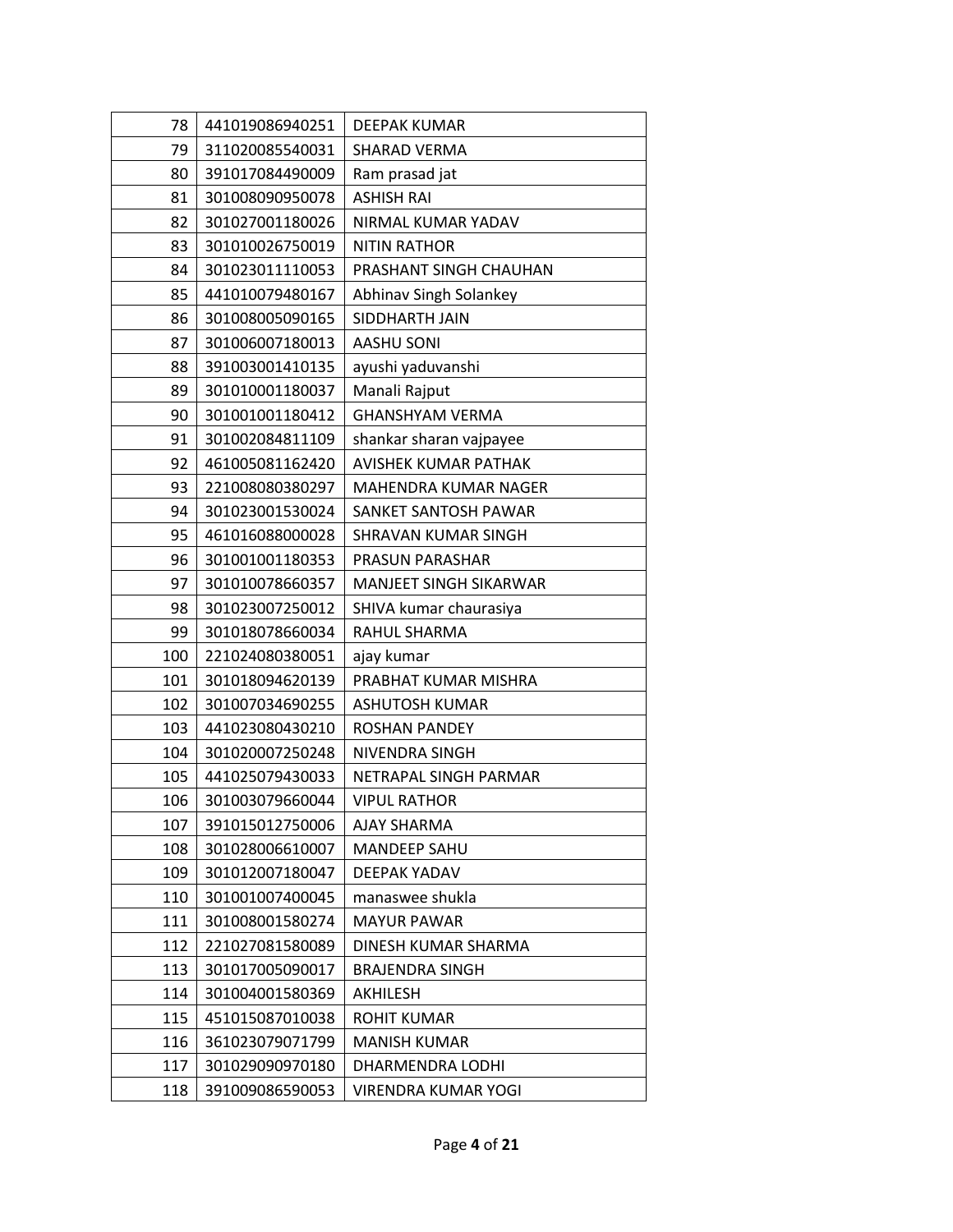| 119 | 301016085760015 | PATEL DILEEP KUMAR         |
|-----|-----------------|----------------------------|
| 120 | 301014084811138 | <b>MANISH KUMAR TIWARI</b> |
| 121 | 301021078660996 | RISHABH KOSTA              |
| 122 | 421004088250430 | VISHWAMITRA KUMAR          |
| 123 | 301001001180328 | jeetendra chaurasia        |
| 124 | 301019088610234 | RATNESH HALDKAR            |
| 125 | 301016086050394 | <b>JYOTI ANAND</b>         |
| 126 | 441016092550099 | <b>RAHUL KUMAR</b>         |
| 127 | 391013084510156 | ANIRUDH SHARMA             |
| 128 | 301015078660081 | AVDHESH SINGH BHADORIA     |
| 129 | 301033084810640 | PRAJJWAL SINGH BAGHEL      |
| 130 | 391028011180027 | RAGHVENDRA SINGH RATHORE   |
| 131 | 301004083660161 | RAJIV KUMAR SINGH          |
| 132 | 301023024330119 | HARSHIT NARAYAN RAIPURIYA  |
| 133 | 301002079660040 | <b>RAHUL KUMAR</b>         |
| 134 | 301019013860212 | Mohan Patwa                |
| 135 | 301020007250087 | Keerti bhan kushwaha       |
| 136 | 301011041800073 | <b>NEHA SHAH</b>           |
| 137 | 301002007180027 | SAURABH PATHAK             |
| 138 | 441021079460038 | KRISHAN KUMAR KARDAM       |
| 139 | 301029041800070 | SUBODH TAMSETWAR           |
| 140 | 391025086100093 | <b>ROSHAN SAINI</b>        |
| 141 | 301004090950038 | DEVENDRA KUMAR             |
| 142 | 441003080430496 | SUDHIR KUMAR SHARMA        |
| 143 | 451012087010038 | AMIT KUMAR                 |
| 144 | 201020080410209 | <b>HARISH KUMAR MALAV</b>  |
| 145 | 301027007400227 | <b>GANESH PATEL</b>        |
| 146 | 301025007180348 | <b>VEDPRAKASH GARG</b>     |
| 147 | 441004079800089 | rupali chaurasiya          |
| 148 | 301022078660362 | RAGHAV KULSHRESTHA         |
| 149 | 301022078660446 | ravi sharma                |
| 150 | 441012096330081 | <b>SURAJ SINGH</b>         |
| 151 | 391020094050236 | <b>BHUPESH KUMAR JAIN</b>  |
| 152 | 301014088610196 | <b>JAIKANT VISHWAKARMA</b> |
| 153 | 301011001530468 | <b>ADITYA SONI</b>         |
| 154 | 301015024330114 | DHARAMBEER SINGH           |
| 155 | 391020084510058 | SHIVANGI SHARMA            |
| 156 | 391015086640021 | DEEPENDRA NAGAR            |
| 157 | 221016080020279 | <b>RAVI SAINI</b>          |
| 158 | 301029005090054 | PANKAJ PATEL               |
| 159 | 301007000880130 | <b>VIVEK SINGH</b>         |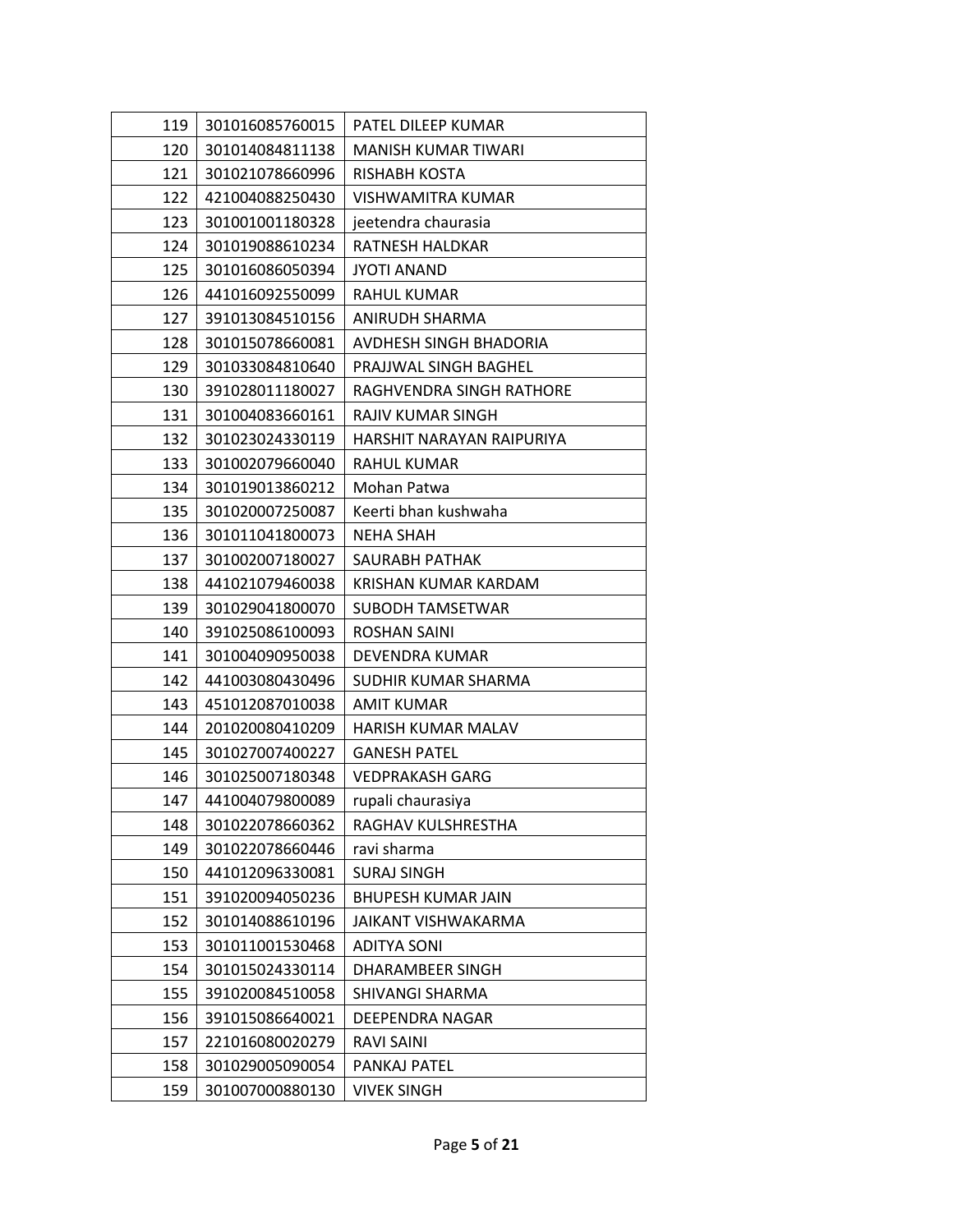| 160 | 301017041800137 | <b>SACHIN JANGID</b>          |
|-----|-----------------|-------------------------------|
| 161 | 221021082280144 | NIRANJAN NAGAR                |
| 162 | 301016024330232 | <b>ABHISHEK TIWARI</b>        |
| 163 | 301026001580194 | <b>PRADEEP GHOSHI</b>         |
| 164 | 221022083340079 | KULDEEP MEENA                 |
| 165 | 301001026750181 | Rohit malviya                 |
| 166 | 301029078720234 | <b>ROHIT RAJ</b>              |
| 167 | 311013087460220 | <b>SUSHIL KUMAR</b>           |
| 168 | 221009083340036 | <b>MOHIT SONI</b>             |
| 169 | 301002007250331 | <b>RACHIT TIWARI</b>          |
| 170 | 301009011110063 | <b>SHUBHAM SINGH</b>          |
| 171 | 301024088410043 | DEVESH KUMAR PRAJAPATI        |
| 172 | 221007083480458 | Nitish soni                   |
| 173 | 301018083660212 | pankaj tiwari                 |
| 174 | 441010082120227 | RAM NARAYAN YADAV             |
| 175 | 441015091200070 | <b>SHIVANSHU SONI</b>         |
| 176 | 301020000880131 | SURENDRA SINGH PARMAR         |
| 177 | 201006050810233 | AJAY SINGH                    |
| 178 | 301017013860204 | <b>MOHAN SINGH</b>            |
| 179 | 301014005090141 | <b>BHARAT BHUSHAN PATIDAR</b> |
| 180 | 301022001530493 | NEERAJ KU YADAV               |
| 181 | 301028094620013 | PRAVEEN PARAUHA               |
| 182 | 301013083660197 | ARUNI PRASAD SHAH             |
| 183 | 301019013860029 | Jitendra Chouhan              |
| 184 | 301014000880034 | <b>ABHISHEK SHUKLA</b>        |
| 185 | 301008041800031 | AKSHAY TAMRAKAR               |
| 186 | 301027041800025 | RAHUL KUMAR SONI              |
| 187 | 441013079410271 | ANJANI VERMA                  |
| 188 | 391018084490296 | RAJESH PALIWAL                |
| 189 | 391001078500275 | PAWAN KUMAR NITHARWAL         |
| 190 | 301017079660025 | ARUN KUMAR GARG               |
| 191 | 301002000880031 | PRASHANT BATHAM               |
| 192 | 301007007180050 | RAVI KUMAR KURMI              |
| 193 | 301010007180123 | Arpit Soni                    |
| 194 | 221006080380312 | DEEPAKRAJ NAGER               |
| 195 | 221027083480581 | PRAKASH CHAND SAINI           |
| 196 | 441005096530021 | Adarsh parmar                 |
| 197 | 421015095770878 | RAGHWENDRA KUMAR              |
| 198 | 301003078120225 | SACHIN PANDEY BHARAT          |
| 199 | 201023080410059 | KAPTAN SINGH YADAV            |
| 200 | 301007024330040 | DEEPAK KUMAR JAIN             |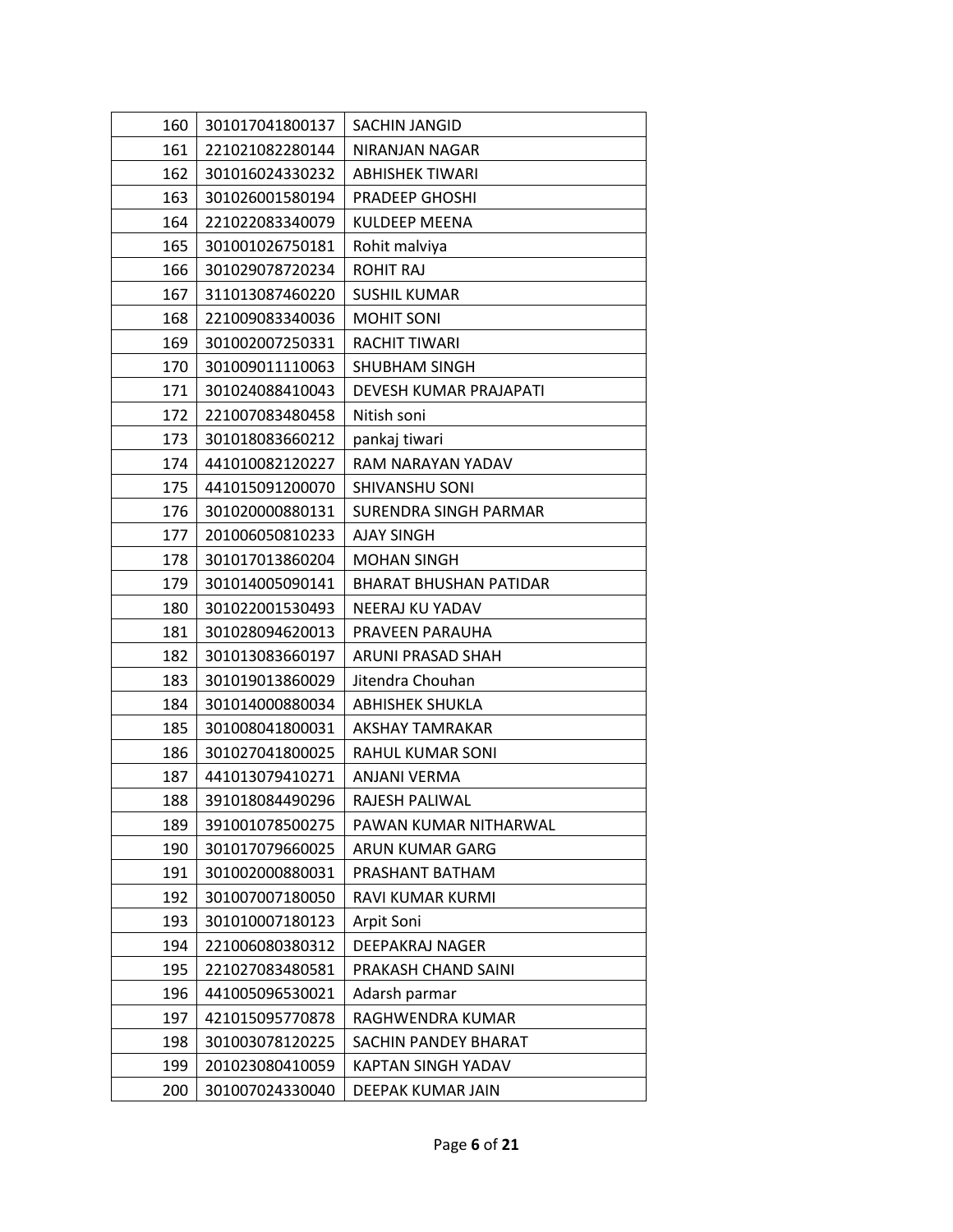| 201 | 301010007400035 | Saurabh Kumar Verma          |
|-----|-----------------|------------------------------|
| 202 | 301002088610147 | <b>ANKIT GUPTA</b>           |
| 203 | 301024041800084 | AMIT KUSHWAHA                |
| 204 | 301009000880085 | SONAL VAGADRE                |
| 205 | 391011086590050 | abhishek gupta               |
| 206 | 301019007180103 | Apurva Shrivastava           |
| 207 | 201029050810309 | Ashwani Kumar                |
| 208 | 201018050810271 | SAURABH SUMAN                |
| 209 | 301011013860009 | <b>MANISH MUKATI</b>         |
| 210 | 391028086100005 | SHUBHAM CHOUDHARY            |
| 211 | 301024001580057 | <b>ASHISH VERMA</b>          |
| 212 | 301021083660095 | Shivesh singh parmar         |
| 213 | 301013005090083 | <b>SAGAR KAPOOR</b>          |
| 214 | 301025078660300 | NAVEEN SAMADHIYA             |
| 215 | 301030007250373 | <b>MOHIT SARAWAGI</b>        |
| 216 | 301023041800164 | <b>ANKIT KUMAR SONI</b>      |
| 217 | 301024078660136 | RAJAT SINGH KUSHWAH          |
| 218 | 441001091200027 | <b>JATIN KUMAR</b>           |
| 219 | 301014088610051 | PRASHANT KUMAR VISHWAKARMA   |
| 220 | 301029007240003 | ANSHUL LAVVANSHI             |
| 221 | 301011094620013 | DURGA PRASAD THAKURIA        |
| 222 | 301007000880031 | <b>GULSHAN KUMAR DWIVEDI</b> |
| 223 | 201029048020125 | <b>KISHORE KUMAR</b>         |
| 224 | 301028001580316 | Ravi Kumar Meena             |
| 225 | 301015001180308 | <b>TARUN KUMAR SARATHE</b>   |
| 226 | 171017083870274 | SOMESHWAR HARINKHEDE         |
| 227 | 301012007250231 | SHATRUNJAY TRIPATHI          |
| 228 | 301001007400215 | <b>VIKAS PAL</b>             |
| 229 | 231025092450060 | <b>MOHIT SINGH</b>           |
| 230 | 381009090600023 | <b>VIJAY KISHOR</b>          |
| 231 | 231018092450268 | MANOJ KUMAR PRAJAPAT         |
| 232 | 441005089920016 | <b>VIKAS KUMAR</b>           |
| 233 | 301018079660286 | <b>KRISHAN KUMAR MALAV</b>   |
| 234 | 301015001580037 | jeetendra singh lodha        |
| 235 | 301028001180074 | <b>BALMUKUND RAGHUWANSHI</b> |
| 236 | 301005078660050 | <b>AJAY TYAGI</b>            |
| 237 | 221013080380392 | <b>TARIQ ANWAR</b>           |
| 238 | 301024000880034 | <b>VIKRAM DANDOTIYA</b>      |
| 239 | 301008007180069 | SHAILENDRA                   |
| 240 | 391014086100660 | <b>HEMRAJ SAINI</b>          |
| 241 | 301010007240073 | Aadil Hussain                |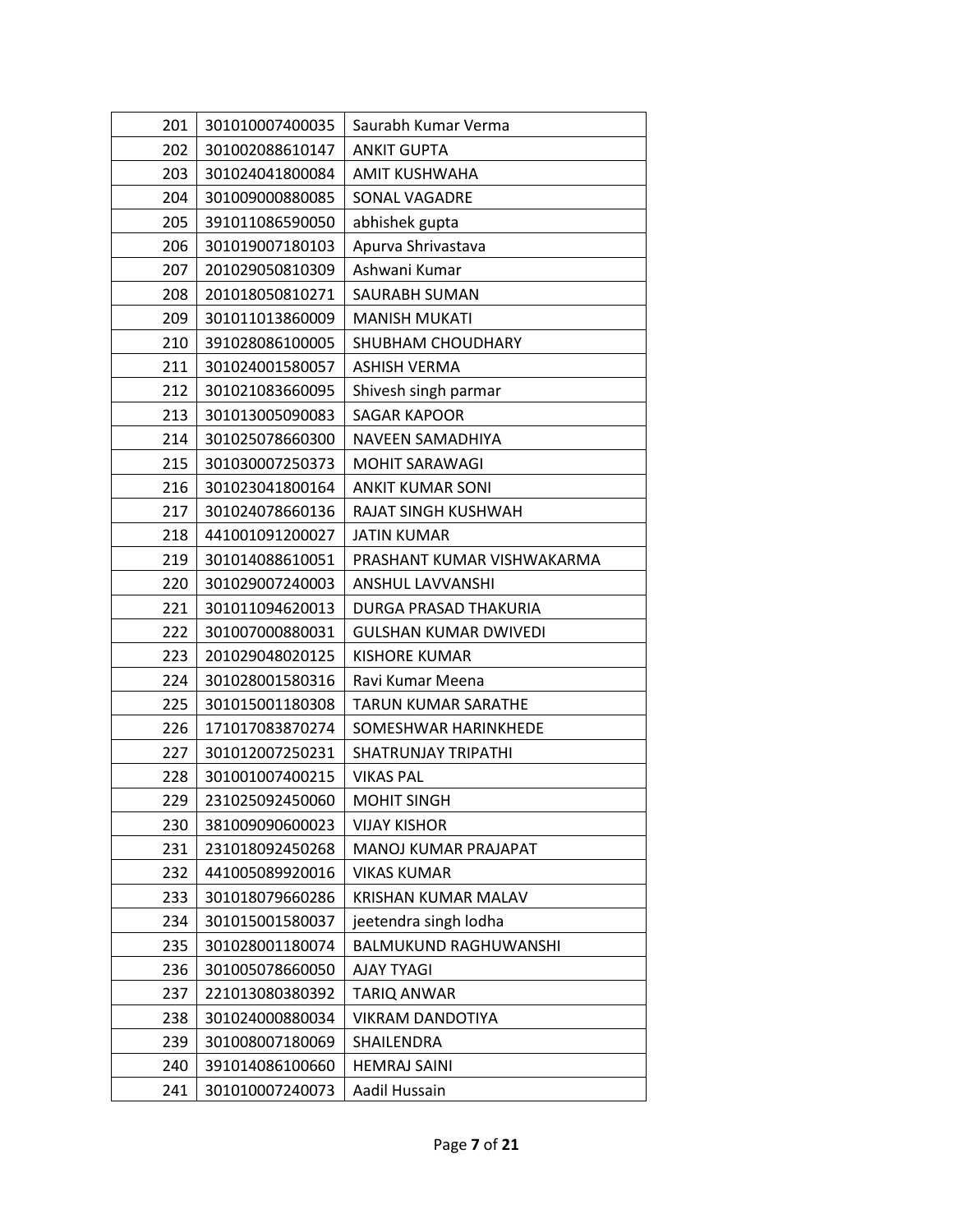| 242 | 221020080380053 | Tarun gurjar                 |
|-----|-----------------|------------------------------|
| 243 | 301004001180091 | Dubey Tarun Sanjay           |
| 244 | 201025080400036 | <b>CHANDRAKANT SAINI</b>     |
| 245 | 301011007180379 | <b>NITIN JAIN</b>            |
| 246 | 301023084811000 | <b>ROHIT SINGH</b>           |
| 247 | 301022005090171 | <b>SANDEEP VERMA</b>         |
| 248 | 221015083340038 | <b>CHETAN KUMAR</b>          |
| 249 | 301017005090002 | <b>RAJAN THAKUR</b>          |
| 250 | 301027001180004 | Sakshi Pandey                |
| 251 | 301012005090181 | <b>ASHISH KUSHWAHA</b>       |
| 252 | 301008083660372 | KUMAR GAURAV GAUTAM          |
| 253 | 301021078720112 | DASHARATH KUMAR              |
| 254 | 301027088610025 | deepak jaiswal               |
| 255 | 301009013860277 | <b>SAGAR RAMODE</b>          |
| 256 | 301025088610056 | <b>RAHUL SONI</b>            |
| 257 | 391012012710209 | RAHMUDEEN KHAN               |
| 258 | 301007001530033 | <b>VIVEK MANDAL</b>          |
| 259 | 301024001580399 | RAHUL CHAUHAN                |
| 260 | 301018094620220 | RAHUL CHAKRAWARTY            |
| 261 | 391014078500086 | MUKESH KUMAR OLA             |
| 262 | 391029078500316 | AMIT KUMAR SAINI             |
| 263 | 301007094620178 | <b>KRISHNA PATEL</b>         |
| 264 | 301006013860038 | <b>LALIT KHATRIYA</b>        |
| 265 | 391018084510206 | RAJESH YADAV                 |
| 266 | 301027000880149 | PRADEEP                      |
| 267 | 301029078720813 | <b>BIKESH KUMAR</b>          |
| 268 | 301025041800062 | nitin patel                  |
| 269 | 221021081580260 | pravin kumar jangid          |
| 270 | 221016083340039 | <b>OMVEER SINGH</b>          |
| 271 | 391011077450036 | MUKESH KUMAR KUMAWAT         |
| 272 | 391029077450073 | ASHOK KUMAR GOLARA           |
| 273 | 301025001580362 | DEVENDRA SINGH RAGHUWANSHI   |
| 274 | 301020007240002 | Anil Sahu                    |
| 275 | 161029095380142 | <b>QAMAR UDDIN</b>           |
| 276 | 381017088600337 | <b>KAMAL GOUDHA</b>          |
| 277 | 301020041800206 | <b>Rohit Patel</b>           |
| 278 | 201027080410161 | RAVI KUMAR NAGAR             |
| 279 | 311005094510053 | Sheikh Moonisraza Abdulvahid |
| 280 | 391021086100080 | <b>MURLI DHAR MOHIL</b>      |
| 281 | 151023032810092 | RAJESH KUMAR YADAV           |
| 282 | 311009080030206 | POOJA SANODIYA               |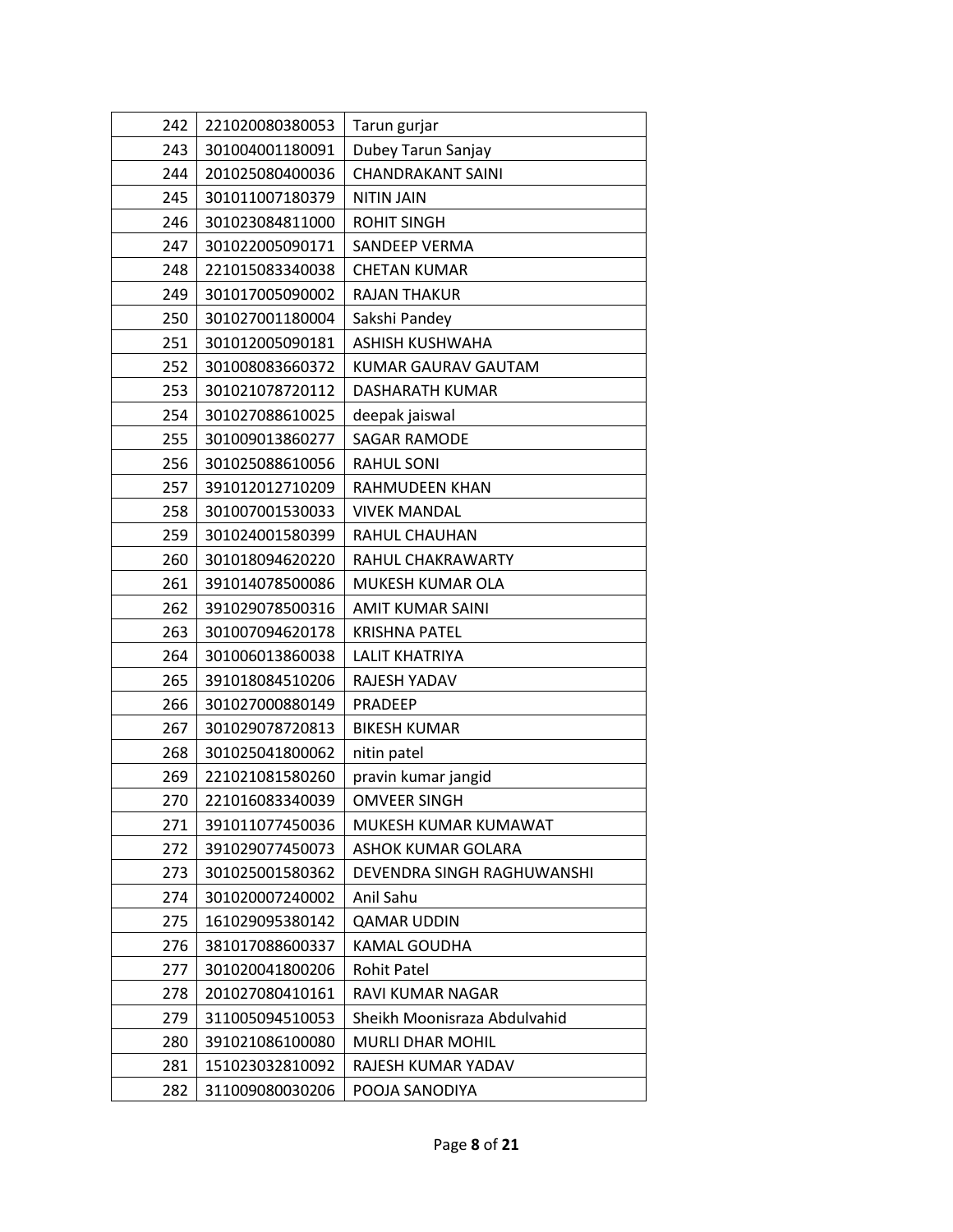| 283 | 301009079660053 | KESHAV KUMAR RATNAWAT         |
|-----|-----------------|-------------------------------|
| 284 | 301001094620047 | SHUBHAM GARG                  |
| 285 | 301023007180327 | <b>ROHIT PATEL</b>            |
| 286 | 301012024330171 | PRASHANT SINGH YADAV          |
| 287 | 301005092350030 | <b>PARAS KUMAR</b>            |
| 288 | 301028007180233 | ABHISHEK AGRAWAL              |
| 289 | 221021083480766 | DHEERAJ KUMAR GOYAL           |
| 290 | 441016080431472 | PRASHANT GUPTA                |
| 291 | 301029007250077 | AMAN KUMAR VERMAN             |
| 292 | 301001001180031 | <b>VIVEK KUMAR SINGH</b>      |
| 293 | 301009094620110 | MOHAMMAD GULJAR KHAN          |
| 294 | 301019088610233 | SHUBHAM KUMAR TIWARI          |
| 295 | 421024095770052 | <b>JAGJEET KUMAR</b>          |
| 296 | 301014001580018 | PRINCE SURYAWANSHI            |
| 297 | 301030024330037 | NIKHIL GUPTA                  |
| 298 | 301008079660300 | YOGESH KUMAR NAGAR            |
| 299 | 391028023980093 | <b>SUNIL SAINI</b>            |
| 300 | 301014000880172 | LAXMAN SINGH YADAV            |
| 301 | 301011094620077 | <b>BHUVANESHWAR SINGH</b>     |
| 302 | 161007093090049 | SATYENDRA SINGH GAUR          |
| 303 | 381004087560056 | murari lal sharma             |
| 304 | 201020080410092 | DINESH NAGAR                  |
| 305 | 301026078660205 | <b>BRAJBHAN SINGH PARIHAR</b> |
| 306 | 301014001580251 | TARUN KUMAR PAWAR             |
| 307 | 301019000880059 | <b>SUJIT PATHAK</b>           |
| 308 | 301009088610020 | <b>AJAY SINGH</b>             |
| 309 | 381013087990280 | <b>SUMIT SHARMA</b>           |
| 310 | 221027082280026 | KAMAL NAGAR                   |
| 311 | 301025088610009 | <b>SUMAN KUMAR ROY</b>        |
| 312 | 301012041800044 | <b>JAYANT KOSHTA</b>          |
| 313 | 301015001180050 | <b>ANKIT RAI</b>              |
| 314 | 221016081580307 | Mukesh bairwa                 |
| 315 | 381002087560057 | sandeep kumar jangid          |
| 316 | 441017079490059 | SANDEEP VERMA                 |
| 317 | 441022079730365 | <b>HIMANSHU SINGH</b>         |
| 318 | 221027080380040 | <b>SAURABH RATHORE</b>        |
| 319 | 461018079320079 | JITENDRA KUMAR SHAW           |
| 320 | 301027005090208 | <b>DEEPIKA SONI</b>           |
| 321 | 441009080170035 | <b>CHOUDHARY DEEPAK SINGH</b> |
| 322 | 301011026750043 | <b>GAURAV</b>                 |
| 323 | 301010000880034 | prashant kumar                |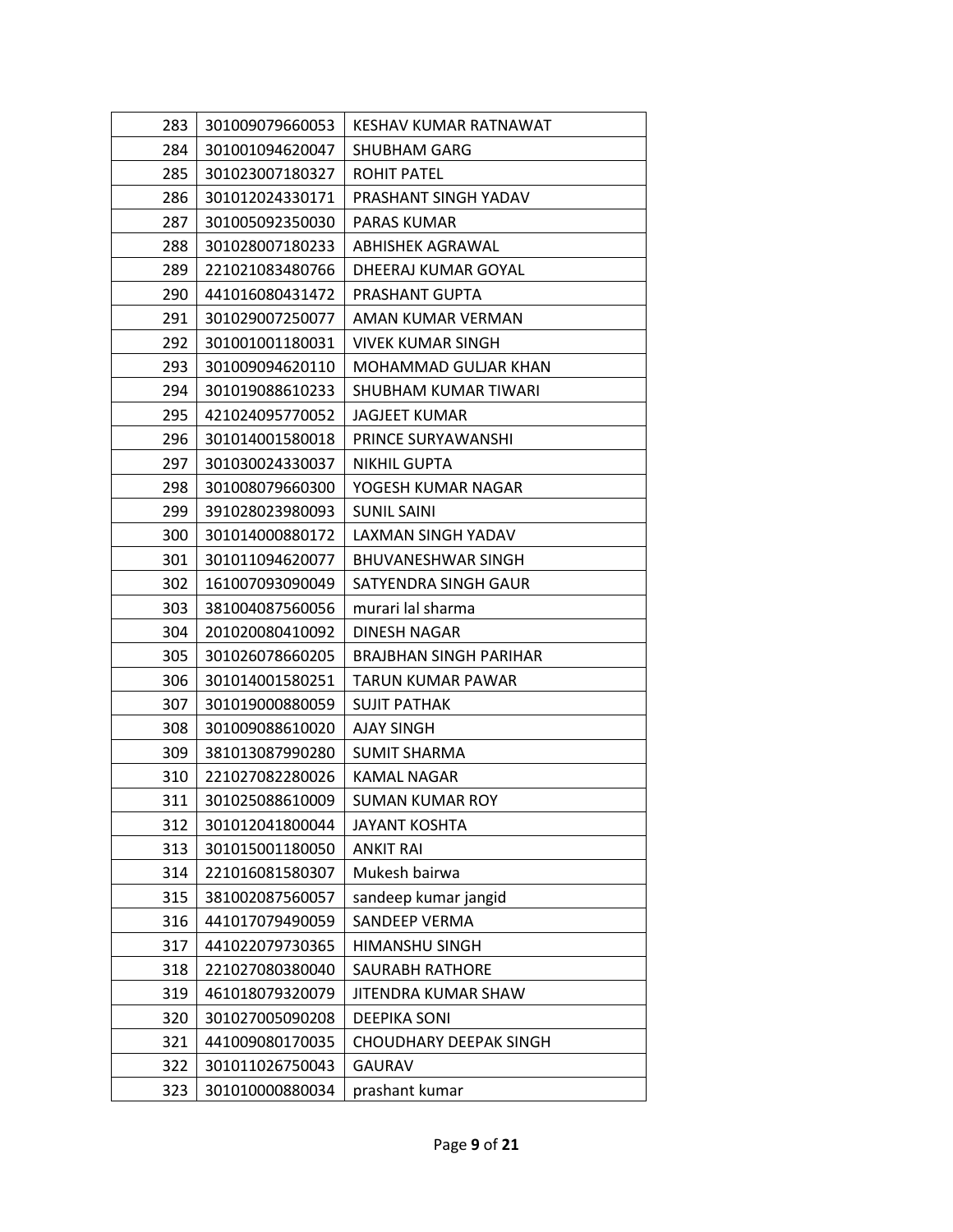| 324 | 391006084490305 | nikhil maheshwari          |
|-----|-----------------|----------------------------|
| 325 | 301023001530325 | PRATIVESH SINGH RAJPUT     |
| 326 | 451008026850165 | PRADHUMAN DOBHAL           |
| 327 | 311007085540033 | <b>MAHENDRA CHOURASIA</b>  |
| 328 | 381007078230055 | RAMESH CHAND CHOUDHARY     |
| 329 | 301015084810979 | sarwar ahmad               |
| 330 | 391015078500005 | RAJESH CHOUDHARY           |
| 331 | 301008078660949 | ANSHUL VASHWANI            |
| 332 | 301027007250225 | RAJENDRA KUMAR PATEL       |
| 333 | 441030087650291 | RAHUL GAUTAM               |
| 334 | 301028001580024 | <b>TARUN JAIN</b>          |
| 335 | 391002077470123 | <b>ROHIT RAJPUT</b>        |
| 336 | 301009094620032 | YASHWANT SINGH PATEL       |
| 337 | 301018041800131 | UDAY KUMAR KACHHI          |
| 338 | 381013087630690 | RATAN JAYSWAL              |
| 339 | 301030001180473 | SATYAM PRATAP PATEL        |
| 340 | 261023079090999 | AKASH KUMAR                |
| 341 | 221009080380303 | <b>CHETAN JANGID</b>       |
| 342 | 301030001530095 | <b>FARHAN KHAN</b>         |
| 343 | 221013083340028 | <b>MANISH KUMAR DHAKAR</b> |
| 344 | 301020001180172 | ARUN KUSHWAH               |
| 345 | 391001086100405 | MANISH KUMAR SHARMA        |
| 346 | 221013083480621 | ANKUSH AGRAWAL             |
| 347 | 171029081480248 | SANDEEP KUMAR BANI         |
| 348 | 391029011990165 | SANWAR MAL HARITWAL        |
| 349 | 301005001580074 | Balveer Kaushik            |
| 350 | 391005086640189 | <b>MANISHA NAGAR</b>       |
| 351 | 301016007250013 | Pavan Kumar Pandey         |
| 352 | 301011007240001 | <b>HARSH GOYAL</b>         |
| 353 | 301004007400046 | RAHUL SAROJ                |
| 354 | 301001088610051 | <b>ARPIT PATIDAR</b>       |
| 355 | 391015077470223 | SHAMBHU LAL TELI           |
| 356 | 221004083480100 | PREETAM CHAND JAT          |
| 357 | 441006079470021 | RAMESH CHANDRA MAURYA      |
| 358 | 301008088610002 | <b>SACHIN AGRAWAL</b>      |
| 359 | 301003085750356 | <b>ABHISHEK KUMAR</b>      |
| 360 | 301030083660023 | Vikash Singh Gautam        |
| 361 | 301024007400048 | <b>AKSHAT CHATURVEDI</b>   |
| 362 | 301001000880087 | nirbhay kumar pandey       |
| 363 | 391009011990164 | <b>OMVEER BALODA</b>       |
| 364 | 391023001410002 | <b>ATUL SHARMA</b>         |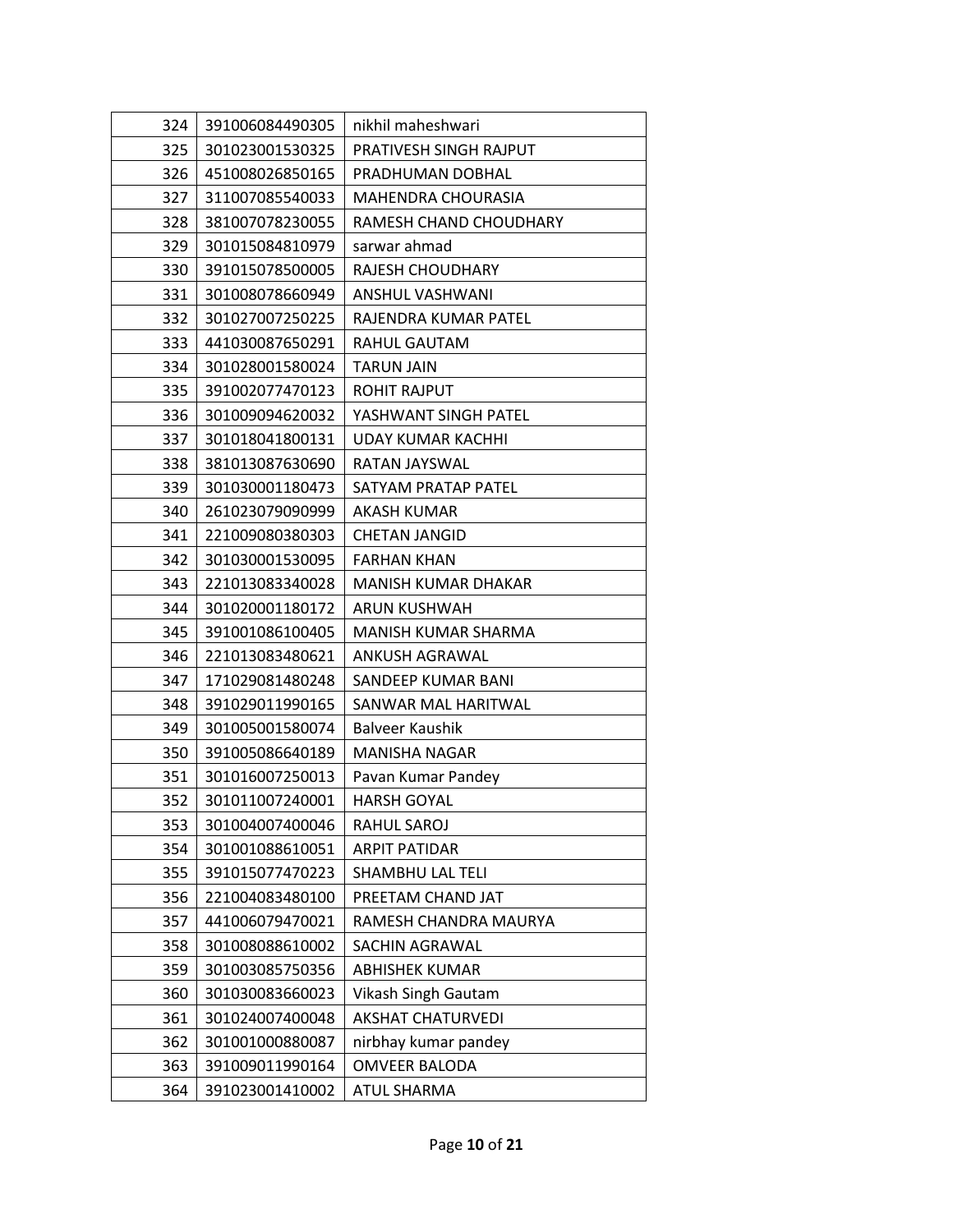| 365 | 221001083340030 | ROHIT SHARMA                  |
|-----|-----------------|-------------------------------|
| 366 | 391007011180294 | JAYA KUMARI MALAV             |
| 367 | 301007041800196 | ANKIT KUMAR USRETHE           |
| 368 | 301016090970012 | <b>ANAND GAUTAM</b>           |
| 369 | 301020041800058 | Anubhav mishra                |
| 370 | 301019001530453 | prasad khedekar               |
| 371 | 301024001180058 | SHUBHAMPURI GOSWAMI           |
| 372 | 391009086640075 | <b>ABHISHEK SHARMA</b>        |
| 373 | 391013086640104 | RAMAN JANGID                  |
| 374 | 301029001530007 | <b>DEEPAK</b>                 |
| 375 | 391027086650121 | <b>MOHIT SAHARAN</b>          |
| 376 | 301009013860294 | RAHUL                         |
| 377 | 301012007400063 | <b>SACHIN PATIDAR</b>         |
| 378 | 301020041800116 | <b>CHANDRA KISHORE</b>        |
| 379 | 301006013860336 | JITENDRA YADAV                |
| 380 | 451002093380025 | kishan singh                  |
| 381 | 221011080380262 | shahrukh ali                  |
| 382 | 441008080440087 | <b>VICKY KUMAR</b>            |
| 383 | 311030080030075 | ASHISH PRAJAPATI              |
| 384 | 301005000880199 | ABHIJEET KUMAR YADAV          |
| 385 | 221017083340031 | YOGENDRA KUMAR NAGER          |
| 386 | 391024078500044 | AMAR CHAND                    |
| 387 | 301001078120079 | <b>ROHIT RAI</b>              |
| 388 | 301009001530336 | <b>VINAY KANT PATEL</b>       |
| 389 | 301011078660617 | DEEPAK SHAKYA                 |
| 390 | 301012001530289 | VINOD CHOURASIYA              |
| 391 | 301010001180292 | <b>VINOD</b>                  |
| 392 | 301003001580203 | <b>MAYUR SONI</b>             |
| 393 | 301001091020029 | NITISH KUMAR                  |
| 394 | 301018013860285 | <b>VIKAS SISODIYA</b>         |
| 395 | 301005084811035 | SANDEEP PATEL                 |
| 396 | 311015028350013 | bhawna kawde                  |
| 397 | 441027080440133 | <b>NIKHIL KUMAR</b>           |
| 398 | 301020007180024 | <b>HARISH KUMAR KURMI</b>     |
| 399 | 311009080030114 | DEEPAK KUMAR DIGARSHAY        |
| 400 | 301012086050082 | <b>ABHISHEK KUMAR</b>         |
| 401 | 301018000880067 | MONIKA BATHAM                 |
| 402 | 301021083660096 | SAGAR RAJAK                   |
| 403 | 301004013860172 | <b>GOURISHANKAR CHOUDHARI</b> |
| 404 | 151011090580269 | <b>MANOJ KUMAR</b>            |
| 405 | 391015084490320 | RAJENDRA SINGH RAWAT          |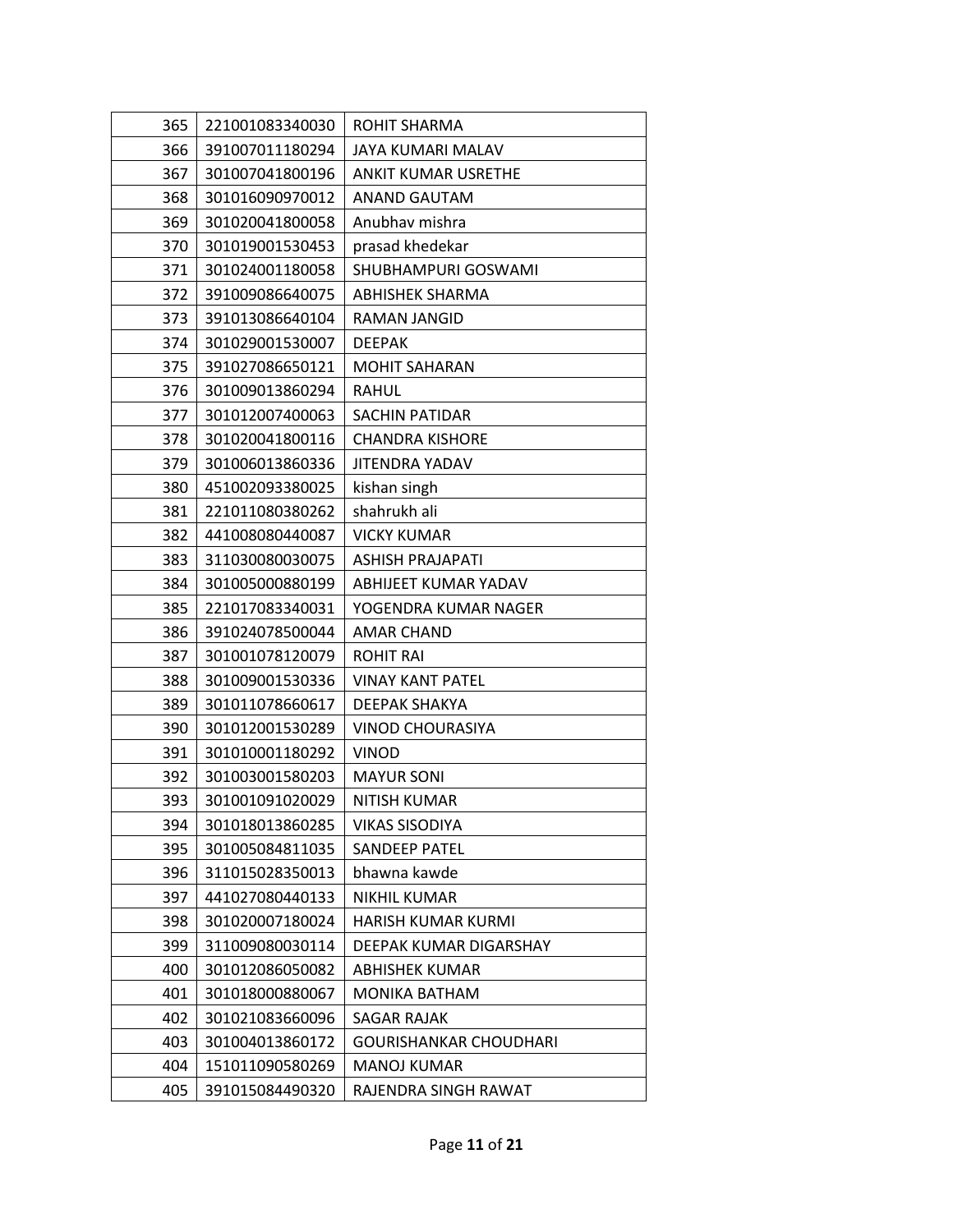| 406 | 301022094620040 | OM PRAKASH PATEL           |
|-----|-----------------|----------------------------|
| 407 | 301006013860068 | Shivam verma               |
| 408 | 301008078120176 | <b>VIKAS YADAV</b>         |
| 409 | 301025000880056 | <b>SUBHASH SAHU</b>        |
| 410 | 391023011180132 | MUKESH KUMAR VERMA         |
| 411 | 301022083660005 | <b>KULDEEP SAGAR</b>       |
| 412 | 221012080380386 | DIVAKAR KHAREDIYA          |
| 413 | 421024088250017 | PANKAJ KUMAR               |
| 414 | 221016082280188 | KRISHAN MURARI MEENA       |
| 415 | 441001091200006 | MAHENDRA YADAV             |
| 416 | 301014088610095 | Naveen Patel               |
| 417 | 301022078660217 | PRADEEP SINGH NARVARIYA    |
| 418 | 301011079660308 | ram bilas nagar            |
| 419 | 231018092450243 | Hetram yadav               |
| 420 | 301001000880093 | DEEPAK KUMAR GOUR          |
| 421 | 391006085710077 | <b>SHUBHAM PAL</b>         |
| 422 | 361007079070257 | MD NAJRUL HASAN            |
| 423 | 301015001180247 | JITENDRA SINGH DHAKAD      |
| 424 | 301018078660549 | prashant                   |
| 425 | 301006088610158 | ASHUTOSH KUMAR PATEL       |
| 426 | 301026007180021 | <b>VIKAS KOSHTI</b>        |
| 427 | 391003086100104 | PAPPU RAM SAINI            |
| 428 | 311026080030056 | <b>ABHISHEK KUMAR SONI</b> |
| 429 | 301002078660080 | <b>BHARAT LAL PAL</b>      |
| 430 | 301013001180348 | AKHLESH KUMAR PRAJAPATI    |
| 431 | 301008079660017 | <b>GOPAL LOHAR</b>         |
| 432 | 301012090970137 | jitendra chouryal          |
| 433 | 301006007180007 | SATYAPAL LODHI             |
| 434 | 301026007180196 | <b>VED PRAKASH PATEL</b>   |
| 435 | 301010000880010 | Shiv charan pandit         |
| 436 | 231023092450132 | <b>DINESH KUMAR SAINI</b>  |
| 437 | 221005081580125 | <b>MOHIT SINGH PANWAR</b>  |
| 438 | 171004083870572 | PRASHANT PATLE             |
| 439 | 221013080380004 | <b>AMIT MALAV</b>          |
| 440 | 441002096960071 | <b>SUMIT PAL</b>           |
| 441 | 221003080380268 | MUKESH NAGAR               |
| 442 | 301001000880040 | hitesh sahu                |
| 443 | 221011083340072 | <b>ROHIT KUMAR</b>         |
| 444 | 421002095770135 | ATULESH KUMAR              |
| 445 | 391014084510331 | <b>MANISH SONI</b>         |
| 446 | 301014000880040 | <b>SUNIL SINGH</b>         |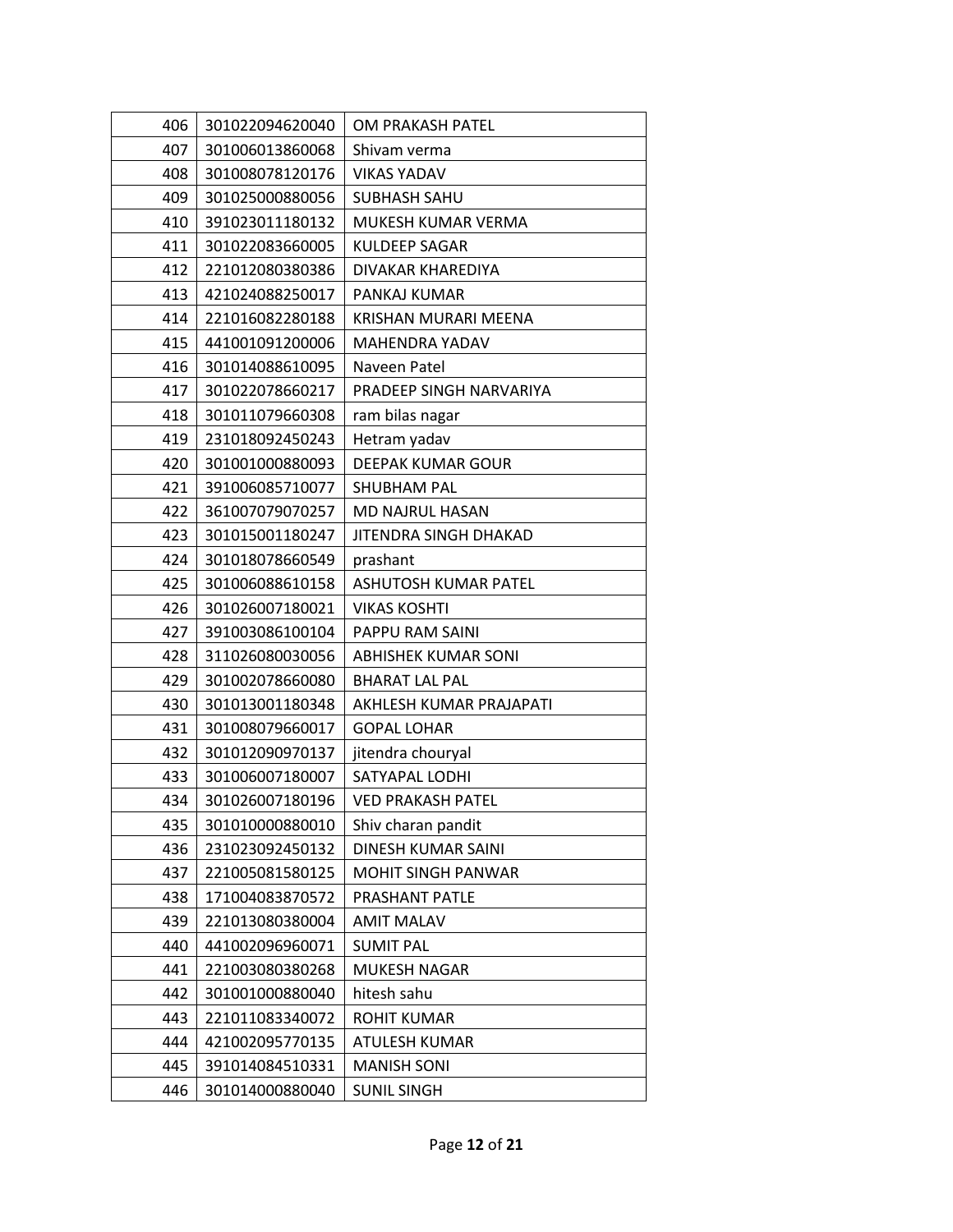| 447 | 301027013860280 | <b>PRAKASH</b>               |
|-----|-----------------|------------------------------|
| 448 | 301024001530123 | <b>OMKAR</b>                 |
| 449 | 391026086590077 | <b>MUKESH SAINI</b>          |
| 450 | 311001094510082 | LANJEWAR AMIT SURESH         |
| 451 | 301017001180205 | NILESH MALVIYA               |
| 452 | 391021085710107 | <b>RAVIOLA</b>               |
| 453 | 301001013860271 | <b>SUMIT</b>                 |
| 454 | 311025080030209 | <b>MUKESH KUMAR</b>          |
| 455 | 201028079380014 | <b>NAHNOO RAM</b>            |
| 456 | 441004079760253 | <b>HARENDRA KUMAR</b>        |
| 457 | 311002080030184 | SHESH YADAV                  |
| 458 | 301012001530329 | <b>JAVED ANSARI</b>          |
| 459 | 201024080410053 | ANIL KUMAR SHAKYAWAL         |
| 460 | 221004083340080 | RAJ KUMAR NAGAR              |
| 461 | 391022011180156 | <b>VIRENDRA SINGH GADWAL</b> |
| 462 | 221011081580064 | Zakir hussain ansari         |
| 463 | 391002078500028 | Jay ram                      |
| 464 | 301024007180087 | <b>LALIT PRAJAPATI</b>       |
| 465 | 301025001580053 | Neelam Singh Lodha           |
| 466 | 301027007400003 | Sachin Ahir                  |
| 467 | 221027080380105 | <b>SHUBHAM SONI</b>          |
| 468 | 301002078660623 | DEEPAK KOSTA                 |
| 469 | 441026079420027 | ranjeet kumar singh          |
| 470 | 221028083340051 | Prajeet Kumar                |
| 471 | 301019007180080 | mohd aadil                   |
| 472 | 301033084810749 | RAJESH KUMAR YADAV           |
| 473 | 301026090970161 | <b>KRASHAN KANT BATHAM</b>   |
| 474 | 221022082280237 | <b>MAHAVEER SEN</b>          |
| 475 | 301023001180255 | KRISHNA KUMAR RAI            |
| 476 | 441022095000039 | MOHAMMAD ANWAR               |
| 477 | 301030000880039 | VISHAL KUMAR PATEL           |
| 478 | 301010005090117 | RAJESH GAWANDE               |
| 479 | 301017024330032 | PRAVEEN SINGH YADAV          |
| 480 | 441014079470016 | <b>VIVEK KUMAR PATEL</b>     |
| 481 | 301030026750012 | <b>ISHWAR LAL DHANAGAR</b>   |
| 482 | 301011007180056 | Ranjeet singh                |
| 483 | 301006013860034 | lalit patidar                |
| 484 | 301022001530082 | SOURABH KUMAR VISHWAKARMA    |
| 485 | 441010096970044 | <b>AMIT KUMAR</b>            |
| 486 | 301022041800243 | SATYAM SONI                  |
| 487 | 301026085970024 | ABHIMANYU SHARMA             |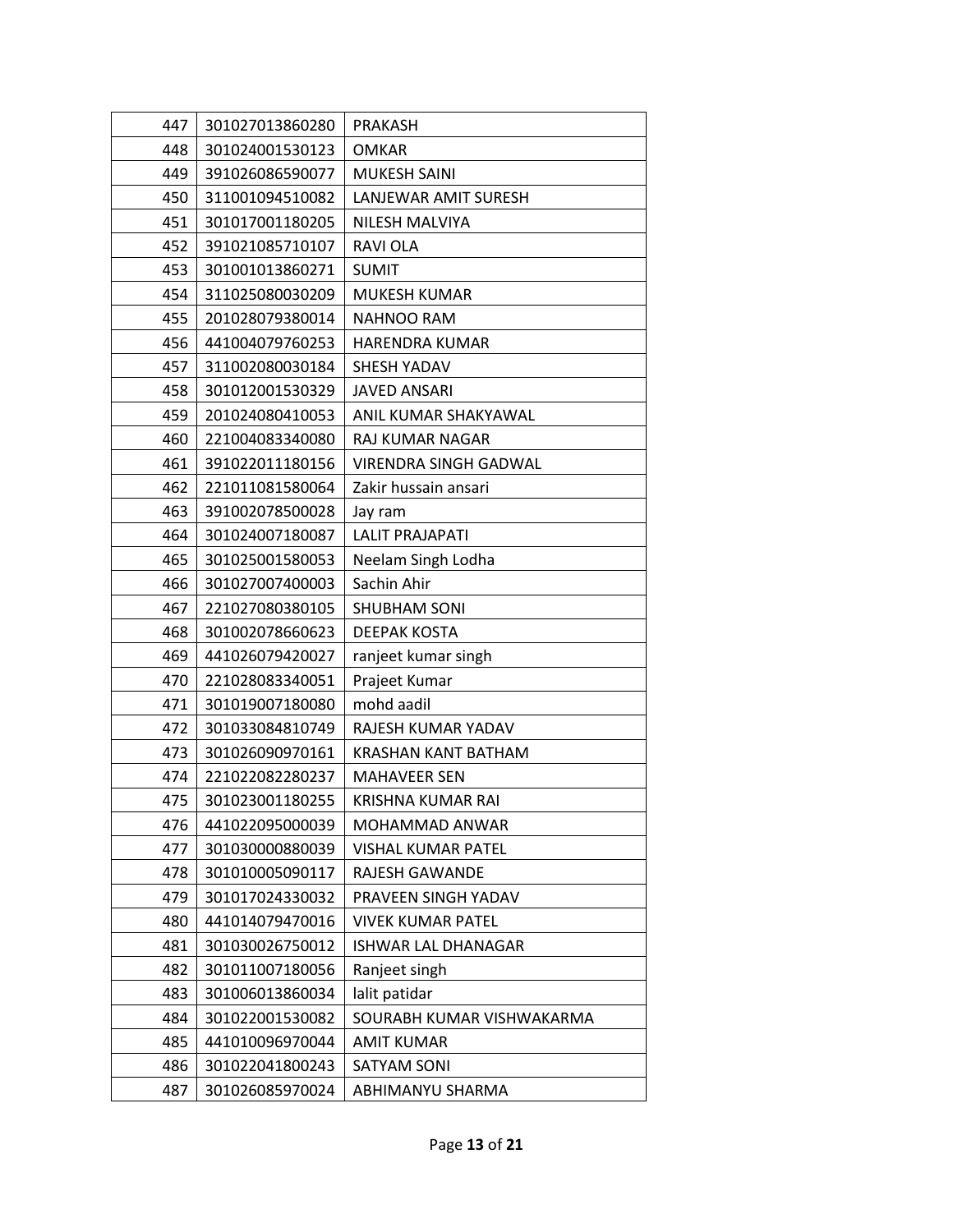| 488 | 301020001530047 | VISHAL KUMAR PATWA          |
|-----|-----------------|-----------------------------|
| 489 | 361009079070626 | <b>SHASHIKANT KUMAR</b>     |
| 490 | 381008079900300 | ANIL KUMAR MAURYA           |
| 491 | 301027000880111 | Megha Thote                 |
| 492 | 301027034690376 | ashok kumar                 |
| 493 | 301002013860266 | PIYUSH CHOURASIYA           |
| 494 | 301022094620014 | RAHUL SAHU                  |
| 495 | 441001089920030 | <b>VIKAS</b>                |
| 496 | 391020077470286 | <b>DEVKISHAN SUTHAR</b>     |
| 497 | 311007094510354 | <b>MENDHE VINAY KISHORE</b> |
| 498 | 201020080410125 | PRAMOD KUMAR OJHA           |
| 499 | 301007001530060 | <b>SHASHANK THUBOKAR</b>    |
| 500 | 301004007240196 | <b>ABHISHEK CHAUHAN</b>     |
| 501 | 301020001180475 | VISHVA NEMA                 |
| 502 | 301026001530036 | abhishek malviya            |
| 503 | 391026085710010 | VIJENDRA SINGH              |
| 504 | 441029079500065 | <b>RAJKUMAR</b>             |
| 505 | 301017013860206 | <b>NEERAJ MEHAR</b>         |
| 506 | 301014094620016 | <b>NISHANT SINGH PATEL</b>  |
| 507 | 221008083340173 | PUSHPENDRA MEHRA            |
| 508 | 301011005090109 | SHAILENDRA SURYAWANSHI      |
| 509 | 301006005090030 | PRASHANT                    |
| 510 | 361027048690003 | <b>HEMANT KUMAR</b>         |
| 511 | 301021078660850 | SATYENDRA YADAV             |
| 512 | 301018013860199 | <b>LALIT PATEL</b>          |
| 513 | 301017078660108 | suneel kumar dohare         |
| 514 | 301001001180054 | VINOD KUMAR YADAV           |
| 515 | 301018001180218 | RAJNISH YADAV               |
| 516 | 441005049120021 | <b>VINOD KUMAR</b>          |
| 517 | 301019088610183 | <b>AMIT LODHI</b>           |
| 518 | 201020080410079 | DEEPAK RAJ SUMAN            |
| 519 | 441029092520117 | SANTOSH KUMAR               |
| 520 | 381022088600280 | Satveer Singh               |
| 521 | 301012001580244 | <b>GANESH LOKHANDE</b>      |
| 522 | 311016094510040 | THOTE PRASHANT ISHWARRAO    |
| 523 | 301002041800200 | arpit siriya                |
| 524 | 391008086650021 | Bhenya nath                 |
| 525 | 311003085540060 | <b>NAVIN VAMNE</b>          |
| 526 | 301019000880026 | KISHAN KUMAR PATEL          |
| 527 | 201010050810089 | <b>RAJEEV SINGH</b>         |
| 528 | 301003079660237 | PANKESH PRAJAPAT            |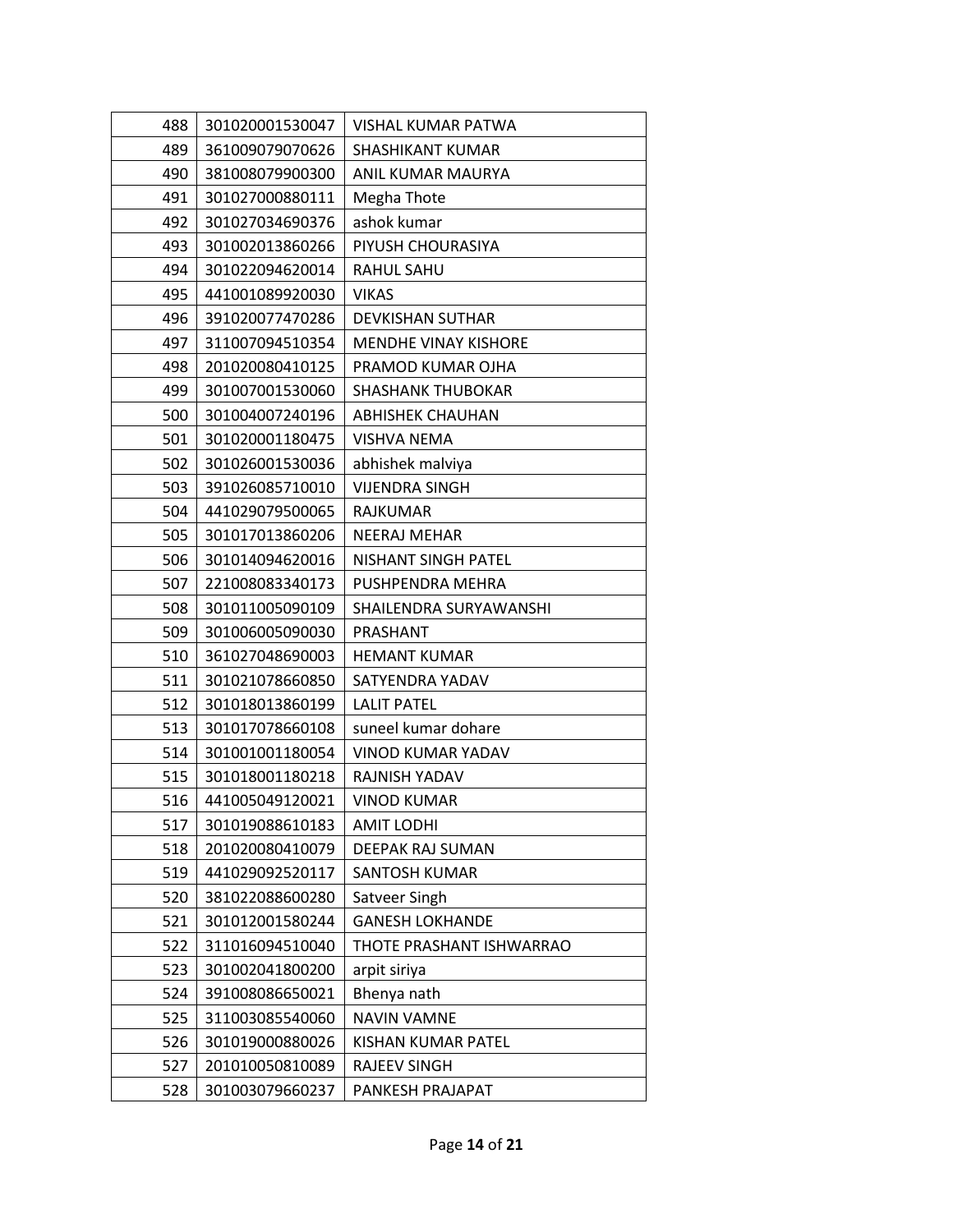| 529 | 301018013860190 | <b>DEEPAK MANDLOE</b>      |
|-----|-----------------|----------------------------|
| 530 | 301011007400164 | NILESH GAJBHIYE            |
| 531 | 301024013860114 | PAWAN KUMAR PATIDAR        |
| 532 | 301006005090118 | <b>RAJIV KUMAR BHARTI</b>  |
| 533 | 301026013860040 | <b>Bharat</b>              |
| 534 | 231017092610316 | SATISH KUMAR               |
| 535 | 301009078720304 | <b>BIRENDRA KUMAR</b>      |
| 536 | 441020079460286 | DHARAMPAL                  |
| 537 | 301008001180063 | RAHUL YADAV                |
| 538 | 301029078721149 | ARUN KUMAR                 |
| 539 | 221018083480885 | JITENDRA KUMAR             |
| 540 | 391001086590378 | DIPAK KUMAR BANSHIWAL      |
| 541 | 301030007400306 | YUVRAJ KUMAR               |
| 542 | 391003084510209 | AHSAN MOHAMMED             |
| 543 | 301024079660015 | SOURABH DEWRA              |
| 544 | 391006077450021 | SURYA PRAKASH SAINI        |
| 545 | 221017083480044 | KULDEEP NAPIT              |
| 546 | 151005092870165 | ASHUTOSH RANJAN            |
| 547 | 301030007180014 | PRASHANT YADAV             |
| 548 | 221010081580032 | <b>KRISHAN PAL</b>         |
| 549 | 301028007250160 | <b>BRIJESH KUMAR SINGH</b> |
| 550 | 301005007180019 | <b>SHIVAM KOSHTI</b>       |
| 551 | 381013087630696 | <b>VIVEKA NAND YADAV</b>   |
| 552 | 311023080030339 | rahul kumar                |
| 553 | 261022083720158 | MD PARWEJ ALAM             |
| 554 | 231026079920015 | SONU                       |
| 555 | 301014005090019 | MANISHA KHATARKAR          |
| 556 | 171029016740068 | <b>ABHISHEK</b>            |
| 557 | 381019087990319 | SITARAM GURJAR             |
| 558 | 301019005090104 | PIYUSH JHINJORE            |
| 559 | 441028091200081 | SHAHBAZ HUSAIN             |
| 560 | 221019083340052 | <b>ANKIT SENGAR</b>        |
| 561 | 301015090970191 | PRADEEP VERMA              |
| 562 | 391016085710272 | RAKESH RAWAT               |
| 563 | 391019094050014 | <b>SAJAN KUMAR SAINI</b>   |
| 564 | 301030088610017 | SHUBHENDU PRATAP           |
| 565 | 301023007250052 | <b>SACHIN SINGH</b>        |
| 566 | 441009089920048 | <b>BRIJESH KUMAR</b>       |
| 567 | 301027001180088 | Amit pathodiya             |
| 568 | 391027086100233 | <b>VIKASH SINGH GURJAR</b> |
| 569 | 441022086110026 | <b>SUNIL KUMAR</b>         |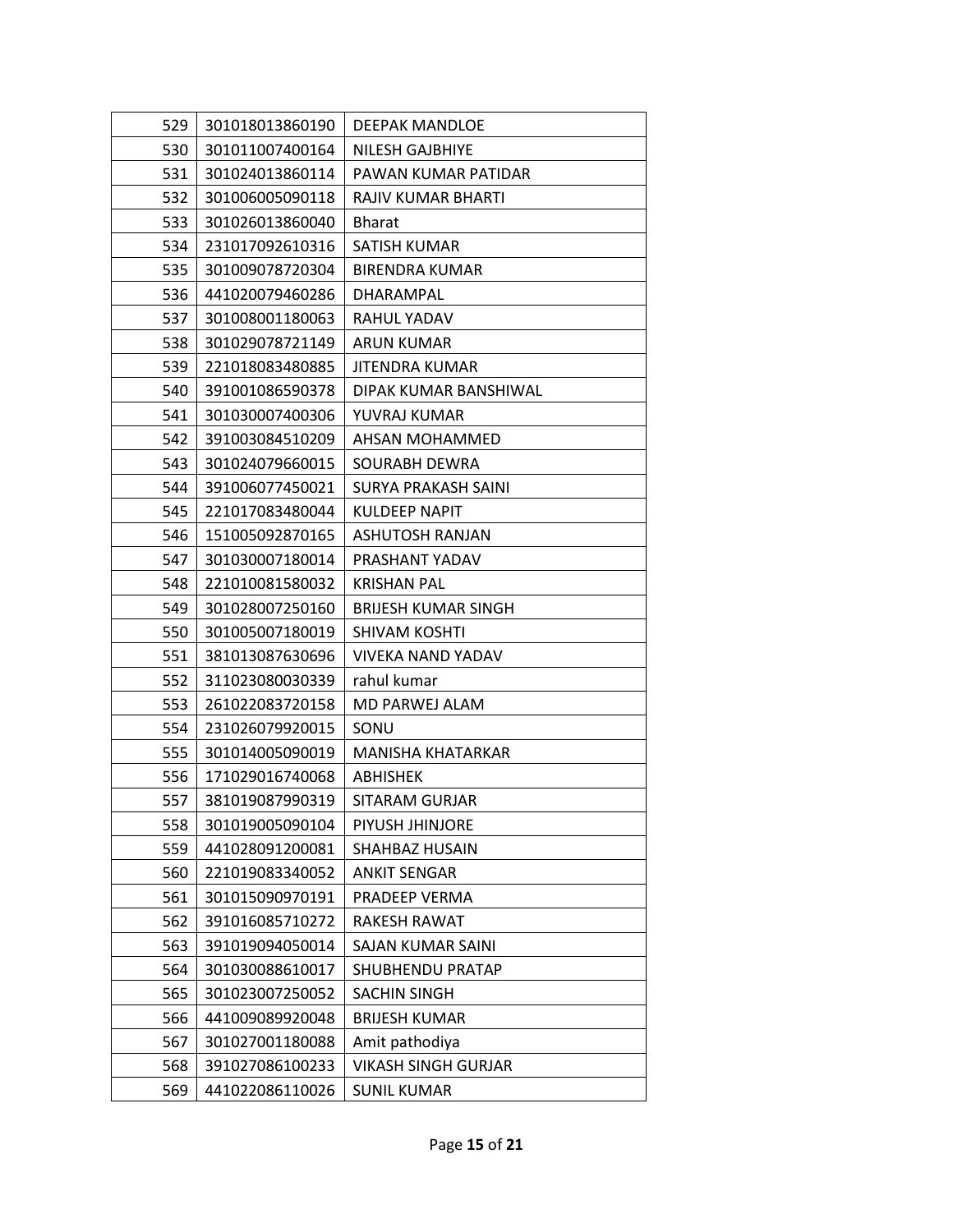| 570 | 221024083340216 | <b>TRILOK MALAV</b>        |
|-----|-----------------|----------------------------|
| 571 | 301028005090018 | AJAY VISHWAKARMA           |
| 572 | 301011094620007 | SANJAY JATAV               |
| 573 | 461004081160442 | ABHINAY ANAND              |
| 574 | 301029041800124 | <b>ANKIT PURI GOSWAMI</b>  |
| 575 | 301009007180176 | NEERAJ PARMESHWARYA        |
| 576 | 301016079660052 | <b>KAPIL MALAV</b>         |
| 577 | 301023007180098 | <b>NEERAJ RAIKWAR</b>      |
| 578 | 391019086640033 | <b>HARSHAD YOGI</b>        |
| 579 | 301026001530104 | YOJANA CHADOKAR            |
| 580 | 201028079380035 | AJAY KUMAR                 |
| 581 | 391006092060059 | <b>LAKHAN SAINI</b>        |
| 582 | 391015086590348 | RAJKUMAR MEENA             |
| 583 | 301003094620021 | SHUBHAM SINGH THAKUR       |
| 584 | 421015088250772 | <b>MANISH KUMAR</b>        |
| 585 | 391002023980086 | DEEPAK KUMAR CHHALIA       |
| 586 | 301017084811011 | sandeep kumar patel        |
| 587 | 201017080410032 | <b>GHANSHYAM MEGHWAL</b>   |
| 588 | 301008007180012 | ARUN SARAF                 |
| 589 | 301020001180244 | PUSHPENDRA SINGH PRAJAPATI |
| 590 | 301004078120088 | <b>GAURAV RATHORE</b>      |
| 591 | 201013080410051 | <b>AMIT KUMAR</b>          |
| 592 | 391017011990122 | PRAHLAD YADAV              |
| 593 | 221022080020704 | DEEPAK PRASAD YADAV        |
| 594 | 301026001530011 | <b>KAJOL JHOD</b>          |
| 595 | 301012026750246 | Jitendra kem               |
| 596 | 301012001530426 | RAJDEEP MADHAV             |
| 597 | 301029001180419 | SHUBHANSHU GARHWAL         |
| 598 | 301009007180015 | hemant kori                |
| 599 | 301017007240010 | NIKHILESH GOTHWAL          |
| 600 | 301011024330091 | RAVINDRA VERMA             |
| 601 | 301014001180294 | Hirendra shekhar           |
| 602 | 301015024330155 | AJAB SINGH BHARTI          |
| 603 | 221010083340032 | naresh kumar khinchi       |
| 604 | 391001077450020 | AKHILESH JERIYA            |
| 605 | 391019086650246 | ROHITASH KUMAR             |
| 606 | 441011088170071 | PRAMOD KUMAR VERMA         |
| 607 | 301027000880042 | <b>VIVEK VERMA</b>         |
| 608 | 221027083480915 | <b>BHAGCHAND MEENA</b>     |
| 609 | 391018086100986 | RAJESH RAWAT               |
| 610 | 391006011990060 | PAWAN KUMAR MEENA          |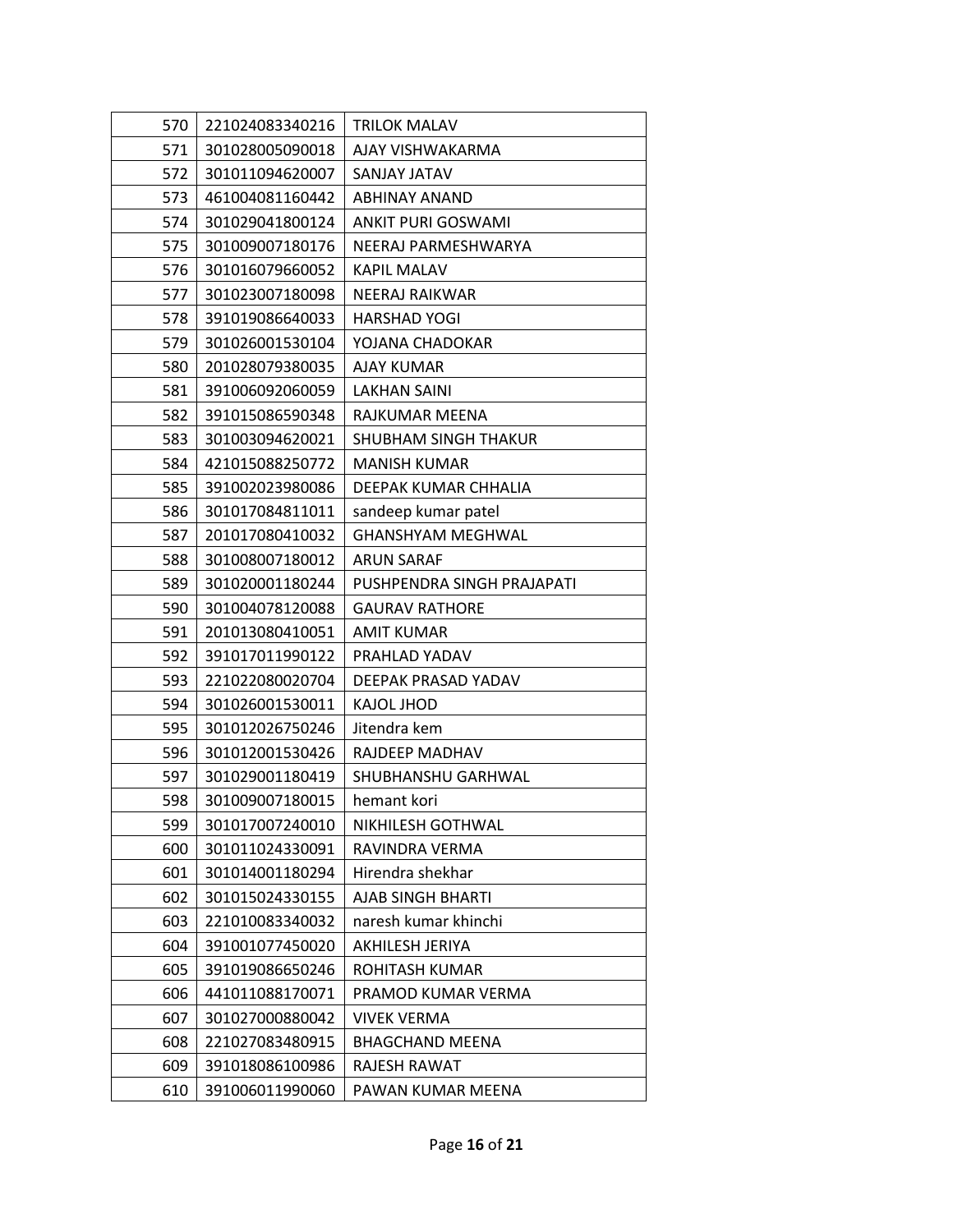| 611 | 301019001180035 | NIDHISH KUMAR GOHIYA       |
|-----|-----------------|----------------------------|
| 612 | 301015007180284 | KULDEEP JATAV              |
| 613 | 221021080380279 | Madan mohan meena          |
| 614 | 441023088170044 | PRAVESH KUMAR              |
| 615 | 391018086100394 | DHARM SINGH MEENA          |
| 616 | 391011084490280 | DINESH KUMAR REGAR         |
| 617 | 171018083870238 | RAHUL SHYAMKUWAR           |
| 618 | 301023007400069 | SHRADHANJALI GOYAL         |
| 619 | 391011086590037 | ASHISH KUMAR TATWAL        |
| 620 | 301028005090031 | <b>TRIVENI CHAUHAN</b>     |
| 621 | 391019086640249 | MANGAL KUMAR BAIRWA        |
| 622 | 311003088980030 | Shital Prakash Chavhan     |
| 623 | 301022079660393 | MANOJ KUMAR MEENA          |
| 624 | 461021081162794 | SANTU HOWLADAR             |
| 625 | 221027083340042 | <b>BALRAJ SAYATA</b>       |
| 626 | 301030079660294 | RAKESH KUMAR MEENA         |
| 627 | 301011013860004 | SANDEEP KUMAR BILLORE      |
| 628 | 301012079660138 | <b>BHOLE SHANKAR</b>       |
| 629 | 391004086100738 | RAJENDRA PRASAD BAIRWA     |
| 630 | 301022026750080 | <b>JITENDRA AMOL</b>       |
| 631 | 301018007180043 | ROHIT MUNDA                |
| 632 | 391019086640102 | RAMRAJ MEGHWAL             |
| 633 | 301022079660162 | DINESH MEENA               |
| 634 | 301009041800150 | NISHANT KUMAR RAJBEN       |
| 635 | 301029001580248 | AKASH GAUTAM               |
| 636 | 391005077450152 | RAMESH CHAND MEENA         |
| 637 | 221023080020224 | varma suraj ramesh chandra |
| 638 | 301028001580090 | MANOJ KUMAR MAHOBIYA       |
| 639 | 221029080380039 | DEEPAK MEENA               |
| 640 | 391010012710200 | ATAR SINGH MEENA           |
| 641 | 441008086110049 | <b>MANAV KUMAR</b>         |
| 642 | 301003083660056 | RAMESH KUMAR SAKET         |
| 643 | 301013001580057 | <b>SAGAR UBNARE</b>        |
| 644 | 301018041800214 | SATYADEV JHARIYA           |
| 645 | 441017096400044 | SATENDRA KUMAR             |
| 646 | 221009083340175 | ASHA RAM MEENA             |
| 647 | 301018001530117 | dipika                     |
| 648 | 301009001180116 | DHYANENDRA PETHARI         |
| 649 | 301018079660288 | VIJENDRA KUMAR VERMA       |
| 650 | 301026006610117 | <b>SUNIL PATIL</b>         |
| 651 | 441025079460341 | VISHVENDRA SINGH           |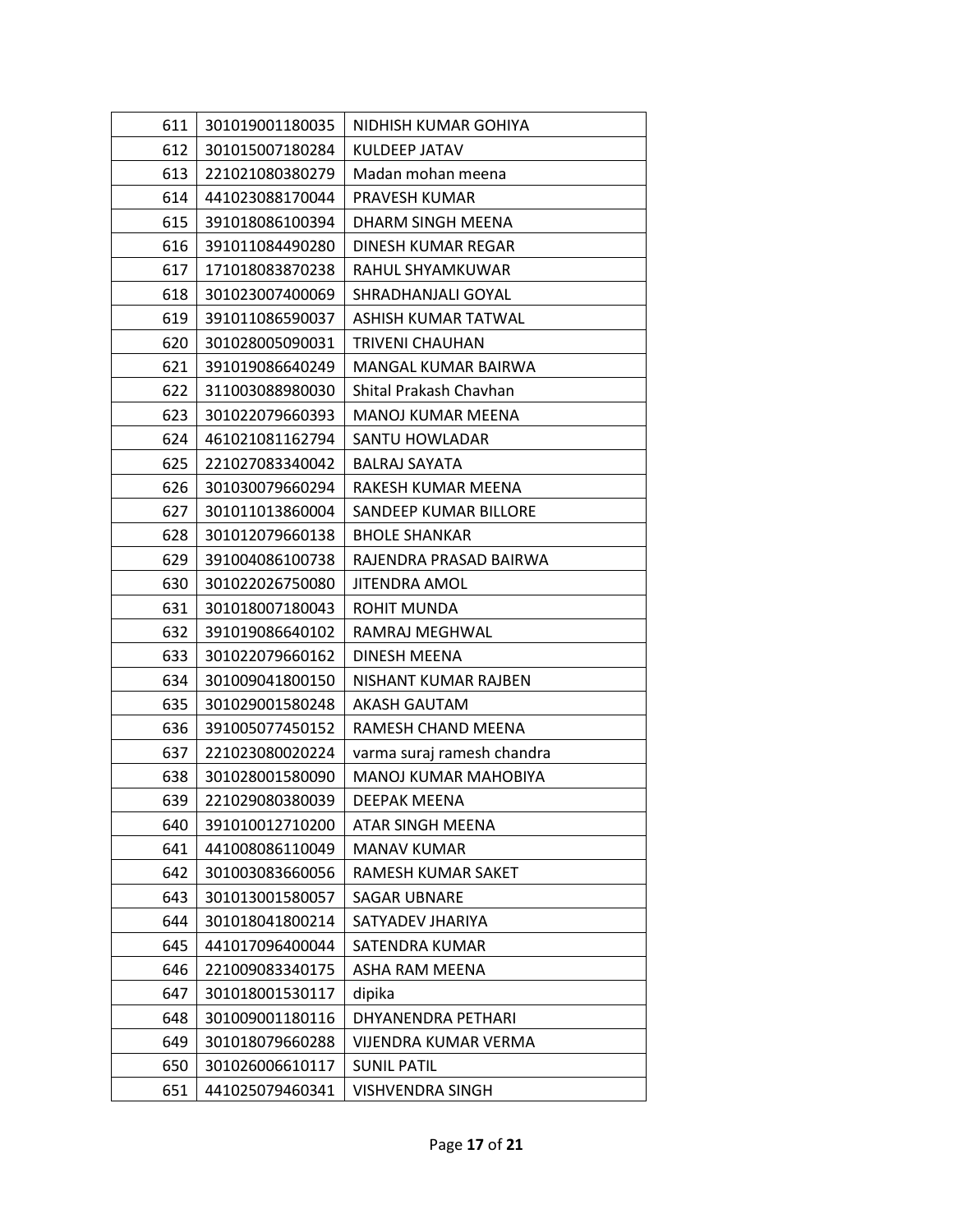| 652 | 381004087990345 | DHARMENDRA KUMAR MEENA      |
|-----|-----------------|-----------------------------|
| 653 | 311014085540227 | ROHIT KUMAR TYOFIL          |
| 654 | 441016079500026 | <b>SUSHIL KUMAR</b>         |
| 655 | 301015005090077 | <b>PRAVEEN DASORE</b>       |
| 656 | 301009007240134 | PANKAJ PARIHAR              |
| 657 | 301003007180012 | MAHENDRA TANTUVYA           |
| 658 | 391020084510139 | manoj jarewal               |
| 659 | 391025011180476 | MANISHA KUMARI MEENA        |
| 660 | 221007083480266 | SHELENDRA KUMAR VERMA       |
| 661 | 221023083340022 | DEEPAK MEGHWAL              |
| 662 | 301027078660206 | <b>HITESH GAUTAM</b>        |
| 663 | 301003005090126 | mahender singh              |
| 664 | 221007083480661 | DILKUSH MEENA               |
| 665 | 301024041800206 | DURGESH NANDAN AHIRWAR      |
| 666 | 301027000880122 | <b>MEGHA ALPURIA</b>        |
| 667 | 221020083340051 | RAKESH KUMAR BAIRWA         |
| 668 | 301006000880064 | <b>POORNIMA</b>             |
| 669 | 301012026750131 | ARVIND PADIYAR              |
| 670 | 391030086100308 | RAJESH KUMAR MEENA          |
| 671 | 391019084510313 | <b>SUNIL KUMAR</b>          |
| 672 | 301006007180162 | ALOK KUMAR GAUTAM           |
| 673 | 201020048020192 | hention tona                |
| 674 | 221001083340107 | <b>JUGAL KISHOR KHANGAR</b> |
| 675 | 391013023980044 | <b>TARACHAND MEENA</b>      |
| 676 | 221025083480481 | VIKRAM SINGH MEENA          |
| 677 | 301017000880045 | shubham dahayat             |
| 678 | 301008007180137 | <b>SHUBHAM KORI</b>         |
| 679 | 221013083340019 | RAHUL KUMAR SHAKYVAR        |
| 680 | 301022001530397 | <b>DIVYA</b>                |
| 681 | 441026095000022 | <b>ALOK KUMAR</b>           |
| 682 | 221022082080049 | ARVIND KUMAR MAHAWAR        |
| 683 | 391021023980067 | <b>VIKAS KUMAR BANGALI</b>  |
| 684 | 301019078660996 | KAPIL KUMAR MAHAUR          |
| 685 | 311028080030068 | <b>DIMPLE BIGHANE</b>       |
| 686 | 301025078660555 | shivam shrivas              |
| 687 | 391012084500059 | <b>GHANSHYAM</b>            |
| 688 | 221026083480001 | <b>MASTRAM MEENA</b>        |
| 689 | 391004086100159 | JITENDRA KUMAR BAIRWA       |
| 690 | 221006083480297 | AKSHAY KUMAR BAIRWA         |
| 691 | 311007080030158 | RAMKUMAR NIBORIYA           |
| 692 | 221018083480734 | Manoj Kumar meena           |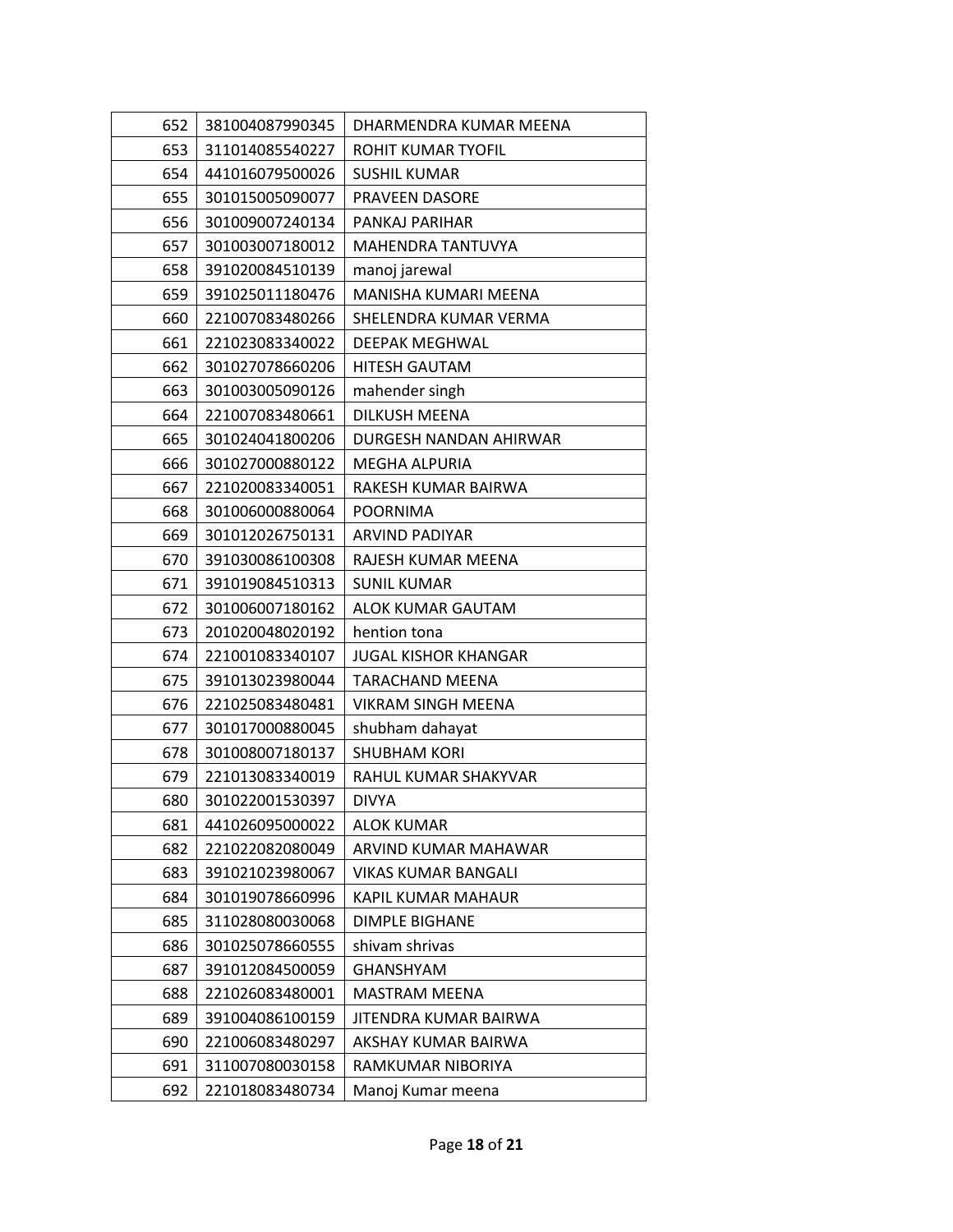| 693 | 391005077450061 | MAHENDRA KUMAR MEENA       |
|-----|-----------------|----------------------------|
| 694 | 441027087650038 | HARSH KUMAR GAUTAM         |
| 695 | 221016083480922 | AKASH VERMA                |
| 696 | 221024082080055 | RAVINDRA KUMAR MEENA       |
| 697 | 201002093500128 | <b>HEMANT MEENA</b>        |
| 698 | 221016083340027 | KRIPA SHANKAR MEENA        |
| 699 | 221022083480717 | rukamkesh meena            |
| 700 | 221011083480782 | RAJ KUMAR MEENA            |
| 701 | 221008083340025 | <b>VINOD MEENA</b>         |
| 702 | 391025011180480 | <b>VINITA MEENA</b>        |
| 703 | 221003083340039 | vikas meena                |
| 704 | 221012081580280 | HANUMAN SINGH MEENA        |
| 705 | 381008087990241 | HANUMAN PRASAD MEENA       |
| 706 | 221025080380039 | bhim singh meena           |
| 707 | 301004007250201 | Rohit Sharma               |
| 708 | 391016077450019 | <b>GIRRAJ PRASAD MEENA</b> |
| 709 | 231002096920104 | <b>ANIL MEENA</b>          |
| 710 | 221027083340137 | <b>KULDEEP MEENA</b>       |
| 711 | 301003088610006 | DEEPAK KUMAR VISHWAKARMA   |
| 712 | 221010083340013 | ROHIT MEENA                |
| 713 | 391011011180380 | OM PRAKASH MEENA           |
| 714 | 301023094620053 | <b>HITESH KUMAR</b>        |
| 715 | 391010094050010 | SOURABH KUMAR MEENA        |
| 716 | 391019086650201 | PARAS KUMAR MEENA          |
| 717 | 391011086590257 | LOKESH KUMAR MEENA         |
| 718 | 221030083480832 | RAVISHANKAR MEENA          |
| 719 | 301030079660365 | <b>HEMRAJ MEENA</b>        |
| 720 | 221006083480393 | <b>GHAMANDI MEENA</b>      |
| 721 | 391010077450042 | LOKESH MEENA               |
| 722 | 221020082080064 | PANKAJ MEENA               |
| 723 | 301016079660061 | HEMANT KUMAR MEENA         |
| 724 | 301020079660178 | <b>BHAGWAN SINGH</b>       |

# (2) Western Railway-:

| SR <sub>NO</sub> . | <b>Roll Number</b> | <b>CandidateName</b>      |
|--------------------|--------------------|---------------------------|
|                    | 451006087010250    | SHUBHAM CHAUHAN           |
|                    | 301002005090079    | <b>JITENDRA</b>           |
|                    | 301030007400346    | Rajeshwar Choudhary       |
| 4                  | 391025078500302    | <b>VIKRAM SINGH SOMRA</b> |
|                    | 301005007400042    | abhishek yadav            |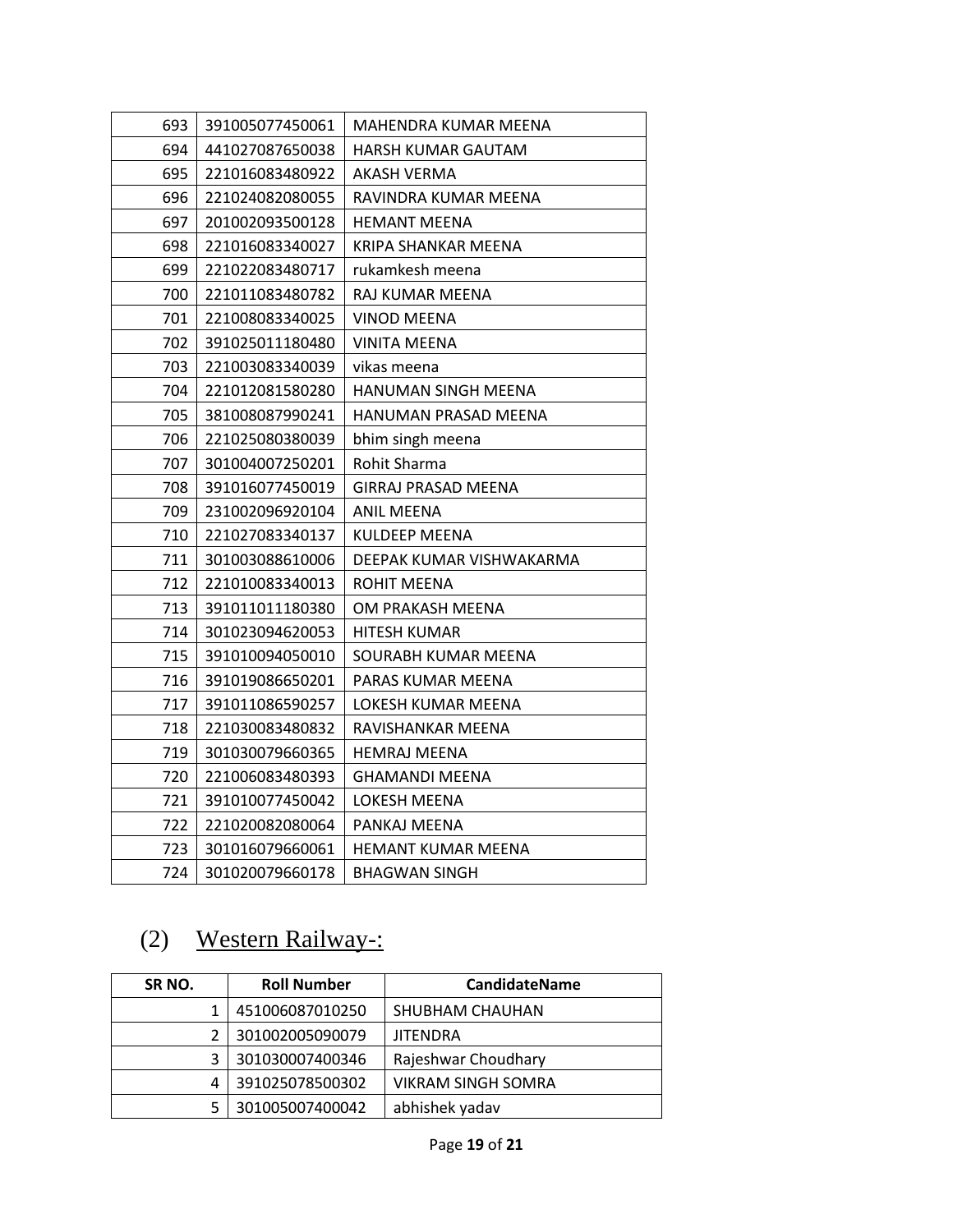| 6  | 301004078660452 | <b>ABHISHEK PATHAK</b>     |
|----|-----------------|----------------------------|
| 7  | 301019007240005 | KINSHUK AGRAWAL            |
| 8  | 301017007400130 | Kuldeep Sharma             |
| 9  | 301008078720627 | SHIVAM SANDILYA            |
| 10 | 301030026750039 | <b>ROHIT SEN</b>           |
| 11 | 301030007240068 | <b>ATUL SEKPURE</b>        |
| 12 | 451011085890067 | PUNEET NAWANI              |
| 13 | 441002079480020 | <b>ARUN SINGH</b>          |
| 14 | 301018013860294 | <b>ASHISH SISODIYA</b>     |
| 15 | 221010083480014 | <b>MANISH KUMAR GURG</b>   |
| 16 | 201029050810052 | kapil                      |
| 17 | 301028026750006 | PRAFULL HEDRIYA            |
| 18 | 231001092450317 | DEEPAK KULCHANIYA          |
| 19 | 301004007400326 | <b>KUSUM CHAUBEY</b>       |
| 20 | 231009092450373 | <b>KARTIK HALDINIYA</b>    |
| 21 | 441021096400292 | arunendra singh bhadauriya |
| 22 | 301006088610144 | Akash kumar Rajbhar        |
| 23 | 391014077450061 | <b>VIJAY GUPTA</b>         |
| 24 | 301010001580002 | <b>PRAVEEN</b>             |
| 25 | 301023011110200 | Ranu Shukla                |
| 26 | 441001082120146 | RAMASHANKAR YADAV          |
| 27 | 151022090000123 | SATISH KUMAR               |
| 28 | 441029080441078 | <b>BINAY KUMAR YADAV</b>   |
| 29 | 391028086650137 | <b>SIYARAM GURJAR</b>      |
| 30 | 391008084500274 | Jagdev Singh               |
| 31 | 391006084510072 | <b>MANEESH SINGH</b>       |
| 32 | 301003007400284 | <b>ANSHUL DUBEY</b>        |
| 33 | 391016012710076 | <b>SUDHEER KUMAR</b>       |
| 34 | 301020007240156 | <b>AKSHAY CHOUDHARY</b>    |
| 35 | 171014081480217 | ARVIND KUMAR GUPTA         |
| 36 | 391015078500303 | RAMESH KUMAR DHANDHAL      |
| 37 | 301026083860014 | <b>SHWET KUMAR</b>         |
| 38 | 301008013860120 | Lokendra kathota           |
| 39 | 301005007240121 | <b>VAIBHAV RATHORE</b>     |
| 40 | 301024013860206 | <b>VINAY MAHAJAN</b>       |
| 41 | 391015086100763 | NIKHIL THATHERA            |
| 42 | 221029083340231 | <b>ANKUSH SONI</b>         |
| 43 | 301006001530362 | <b>RAHUL KIRAR</b>         |
| 44 | 301011007400057 | PAWAN PATIDAR              |
| 45 | 391022023980020 | MUKESH KUMAR BAYALA        |
| 46 | 301022007240237 | mahendra singh malviya     |